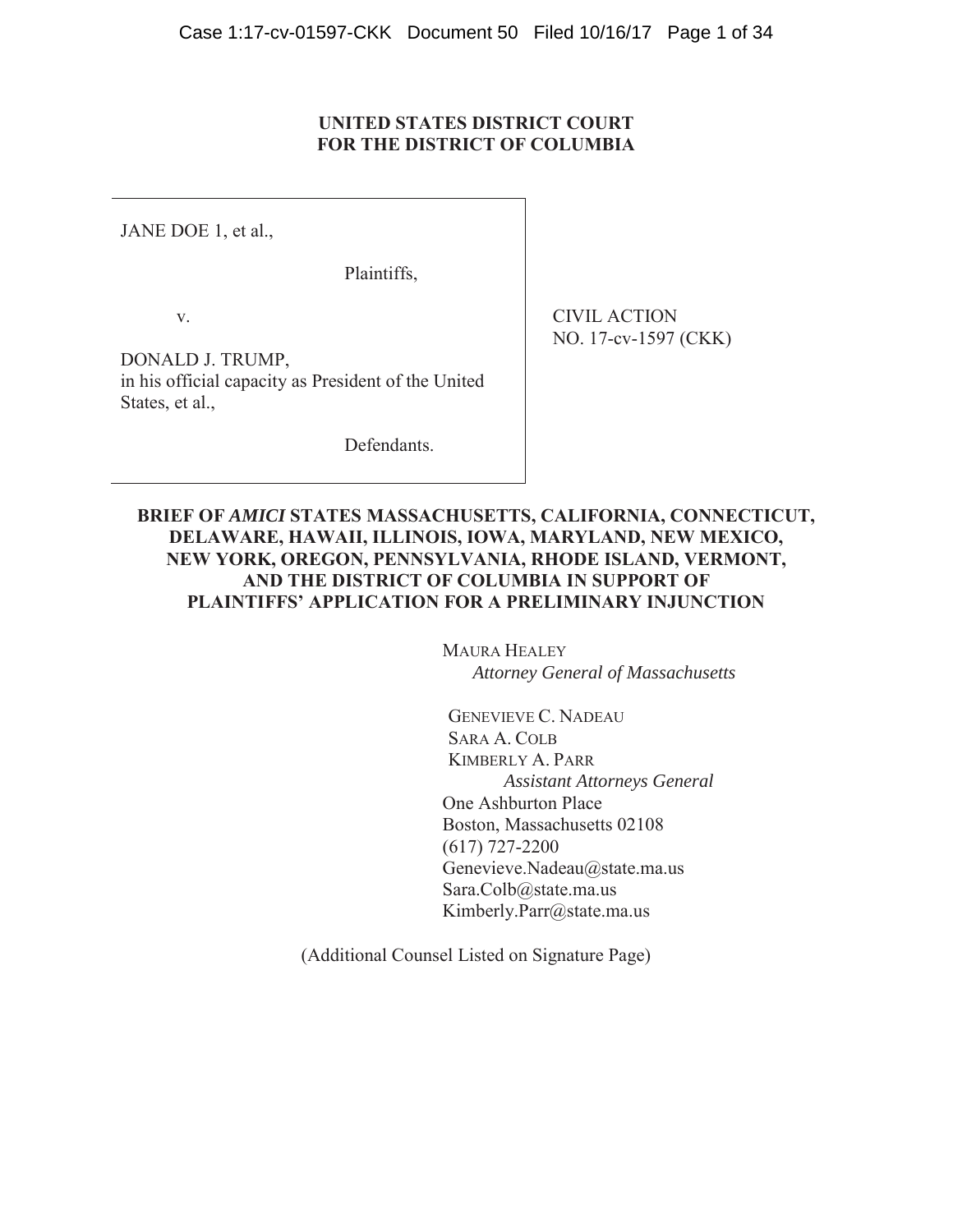# **TABLE OF CONTENTS**

| I.  |                 | A BAN ON TRANSGENDER PEOPLE OPENLY SERVING IN THE                                                                               |  |
|-----|-----------------|---------------------------------------------------------------------------------------------------------------------------------|--|
|     | $A_{\cdot}$     | Transgender People Are a Vital Part of the Amici States'                                                                        |  |
|     | <b>B.</b>       | The Military Lifted Historical Prohibitions on Service by<br>Transgender Individuals After a Lengthy, Deliberative Process 4    |  |
|     | $C_{\cdot}$     | President Trump's Abrupt Reversal of the Military's Open Service                                                                |  |
| II. |                 | REINSTATING A BAN ON MILITARY SERVICE BY<br>TRANSGENDER PEOPLE WILL HARM THE AMICI STATES AND                                   |  |
|     | $A_{\cdot}$     | The Ban Will Entangle the <i>Amici</i> States in Invidious                                                                      |  |
|     | <b>B.</b>       | The Ban Will Entangle the Amici States in Harmful Discrimination<br>Limiting Opportunities at Our Public Institutions of Higher |  |
|     | $\mathcal{C}$ . | The Ban Will Harm the Amici States' Veterans, Active Service                                                                    |  |
|     | D.              | The Ban Will Harm Our Transgender Communities More Broadly.  22                                                                 |  |
|     |                 |                                                                                                                                 |  |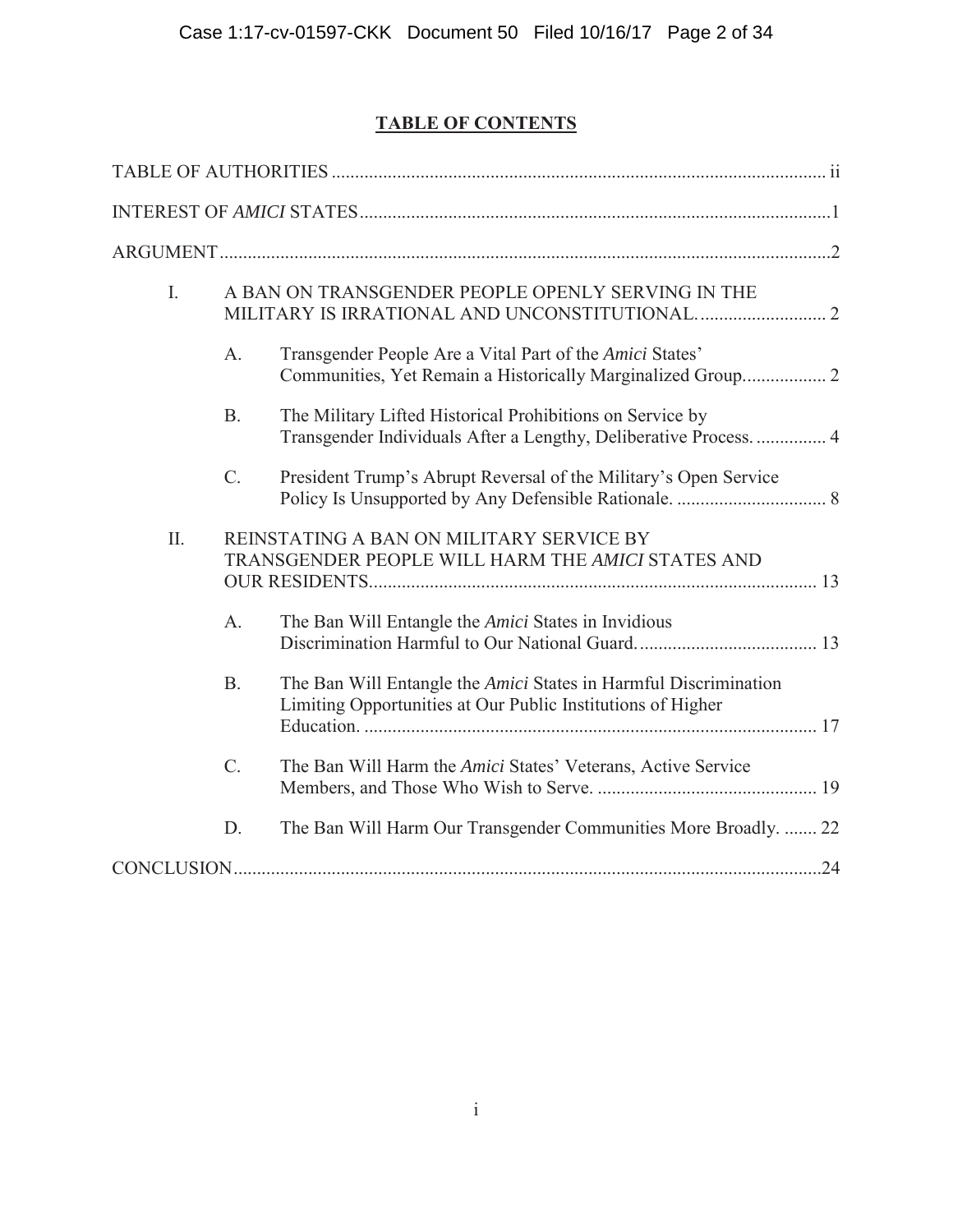# **TABLE OF AUTHORITIES**

| <b>Cases</b>                                                                  |     |
|-------------------------------------------------------------------------------|-----|
|                                                                               |     |
| Alfred L. Snapp & Son, Inc. v. Puerto Rico ex rel. Barez, 458 U.S. 592 (1982) |     |
| Ass'n of Civilian Technicians, Inc. v. United States,                         |     |
| Log Cabin Republicans v. United States, Case No. CV 04-08425-VAP,             |     |
|                                                                               |     |
| <b>Federal Statutes</b>                                                       |     |
|                                                                               |     |
|                                                                               |     |
|                                                                               |     |
| <b>State Statutes</b>                                                         |     |
|                                                                               |     |
|                                                                               |     |
|                                                                               |     |
|                                                                               |     |
|                                                                               |     |
|                                                                               | . 4 |
|                                                                               |     |
|                                                                               |     |
|                                                                               |     |
|                                                                               |     |
|                                                                               |     |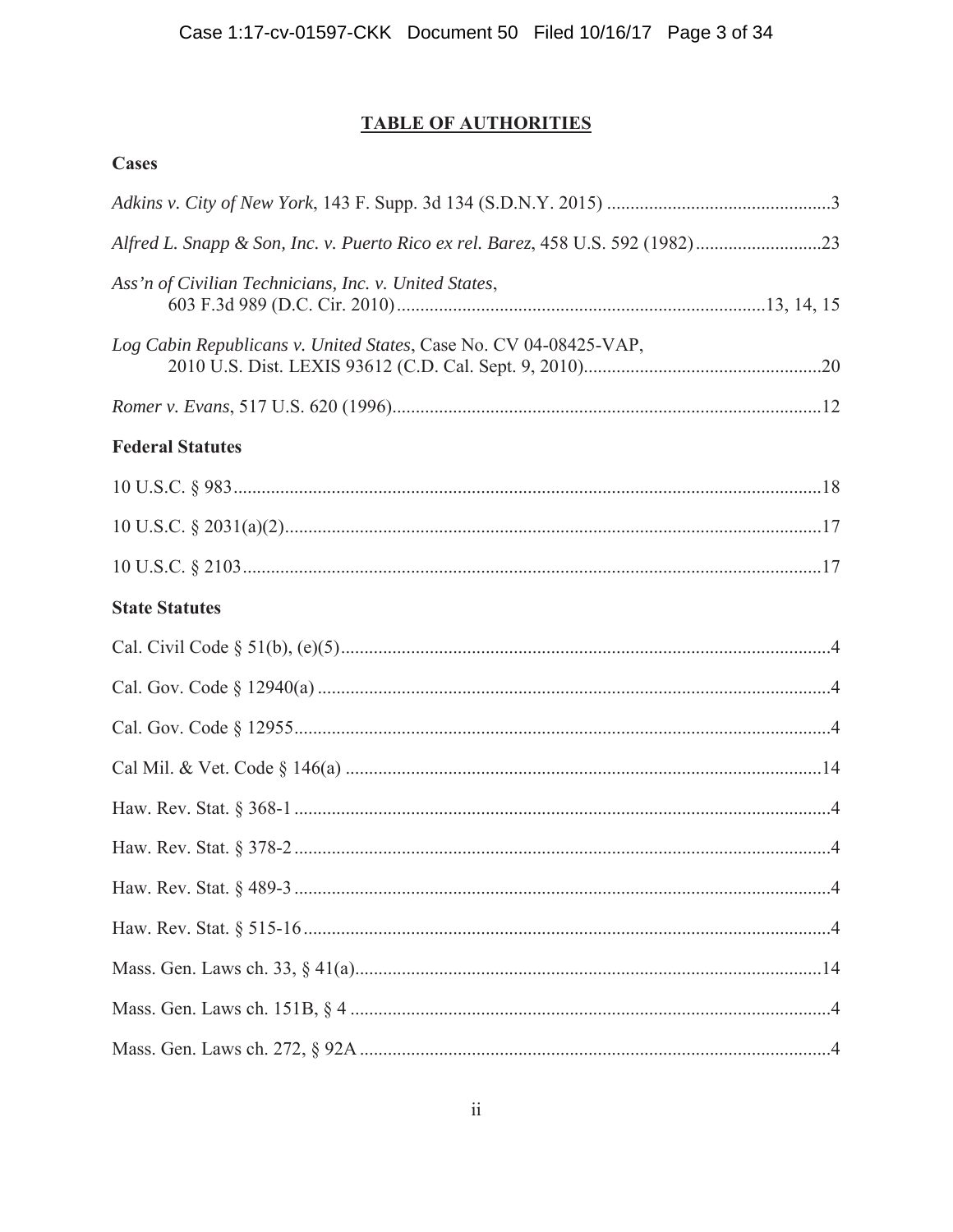# Case 1:17-cv-01597-CKK Document 50 Filed 10/16/17 Page 4 of 34

| <b>Periodicals and Professional Articles</b>                                                                                                                                                              |  |
|-----------------------------------------------------------------------------------------------------------------------------------------------------------------------------------------------------------|--|
| Aaron Belkin, Caring for Our Transgender Troops - The Negligible Cost of                                                                                                                                  |  |
| Agnes Gereben Schaefer et al., Assessing the Implications of Allowing<br>Transgender Personnel to Serve Openly, RAND Corp. (2016), available at                                                           |  |
| Allison Ross, Note, The Invisible Army: Why the Military Needs to Rescind<br>Its Ban on Transgender Service Members, 23 S. Cal. Interdisc. L. J. 185                                                      |  |
| Am. Psychol. Ass'n, Answers to Your Questions about Transgender People,<br>Gender Identity, and Gender Expression (2014 update)                                                                           |  |
| Am. Psychol. Ass'n, Guidelines for Psychological Practice with Transgender and<br>Gender Nonconforming People, 70 Am. Psychol. Ass'n 832 (2015) 2-3, 4                                                    |  |
| Andrew R. Flores et al., How Many Adults Identify as Transgender in the United<br><i>States?</i> , The Williams Inst. (June 2016),<br>https://williamsinstitute.law.ucla.edu/wp-content/uploads/How-Many- |  |
| Bonnie Moradi, Sexual Orientation Disclosure, Concealment, Harassment, and<br>Military Cohesion: Perceptions of LGBT Military Veterans, 21 Mil.                                                           |  |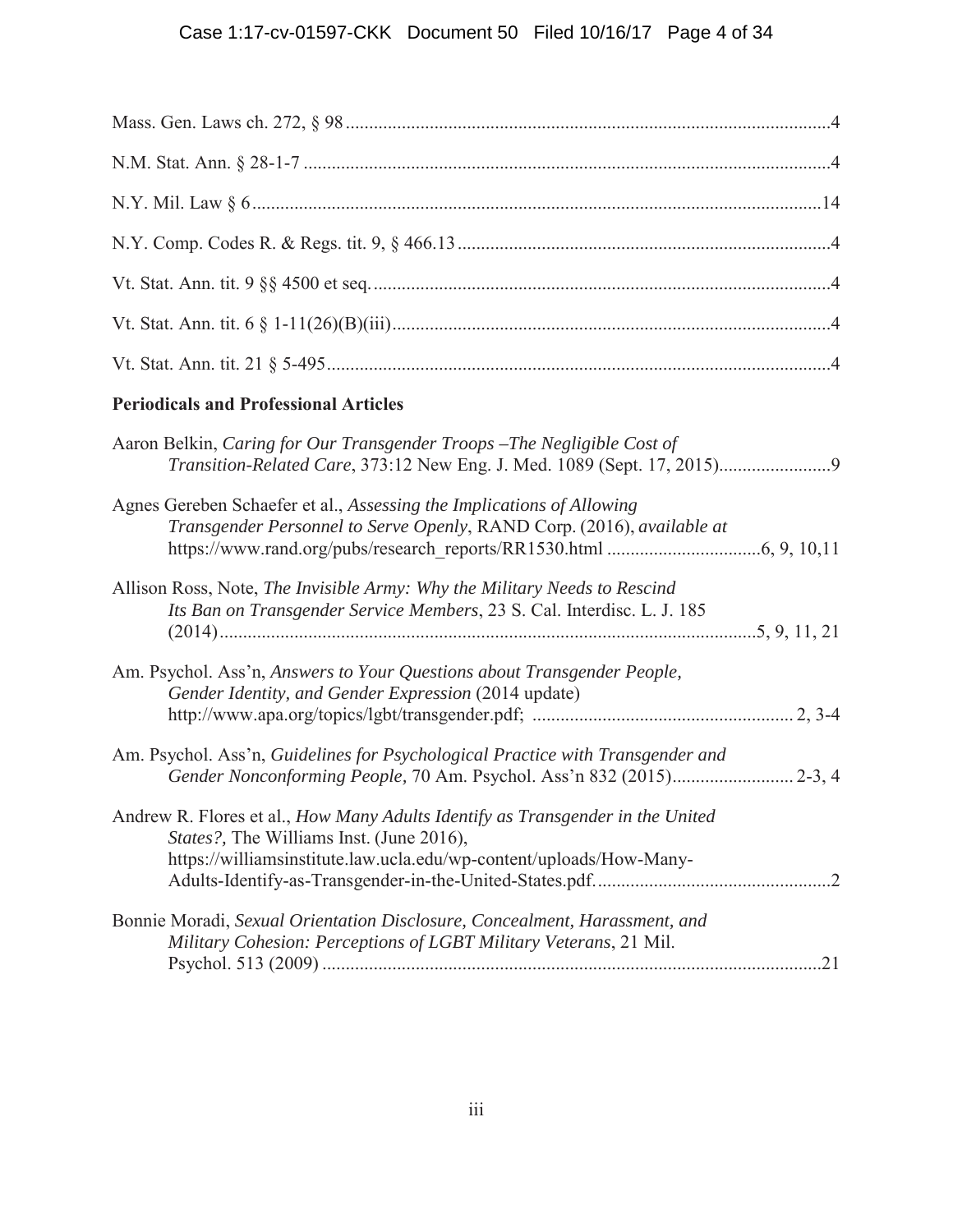| Gary J. Gates & Jody L. Herman, Transgender Military Service in the United<br>States, The Williams Inst. (May 2014),<br>https://williamsinstitute.law.ucla.edu/wp-content/uploads/Transgender-<br>Military-Service-May-2014.pdf (estimating 134,300 transgender veterans                                        |  |
|-----------------------------------------------------------------------------------------------------------------------------------------------------------------------------------------------------------------------------------------------------------------------------------------------------------------|--|
| Joycelyn Elders & Alan M. Steinman, Report of the Transgender Military Service<br>Commission, The Palm Ctr. (March 2014),<br>http://archive.palmcenter.org/files/Transgender%20Military%20Service%                                                                                                              |  |
| Matthew F. Kerrigan, Transgender Discrimination in the Military: The New                                                                                                                                                                                                                                        |  |
| Sandy E. James et al., The Report of the 2015 U.S. Transgender Survey, Nat'l Ctr.<br>for Transgender Equality (Dec. 2016),<br>https://www.transequality.org/sites/default/files/docs/USTS-Full-Report-                                                                                                          |  |
| Walter O. Bockting et al., Stigma, Mental Health, and Resilience in an Online<br>Sample of the US Transgender Population, 103(5) Am. J. Public Health                                                                                                                                                           |  |
| William V. Padula et al., Societal Implications of Health Ins. Coverage for<br>Medically Necessary Services in the U.S. Transgender Population: A<br>Cost-Effectiveness Analysis, Journal of General Internal Medicine (April<br>16, 2016), <i>available at https://www.ncbi.nlm.nih.gov/pubmed/26481647</i> 10 |  |
| <b>News, Press Releases, and Other Authorities</b>                                                                                                                                                                                                                                                              |  |
| Amanda Erickson, Trump Said Transgender Troops Cause 'Disruption.' These<br>18 Militaries Show Otherwise, Wash. Post (July 26, 2017)<br>https://www.washingtonpost.com/news/worldviews/wp/2017/07/26/trump<br>-said-transgender-troops-cause-disruption-these-18-militaries-show-                               |  |
| Barbara Starr et al., US Joint Chiefs blindsided by Trump's transgender ban,<br>CNN (July 27, 2017), http://www.cnn.com/2017/07/27/politics/trump-                                                                                                                                                              |  |
| Cal. Dep't of Ins., Economic Impact Assessment of Gender Nondiscrimination in<br>Health Insurance 1-2, Reg. File No. REG-2011-00023 (Apr. 13, 2012),<br><i>available at http://transgenderlawcenter.org/wp-</i><br>content/uploads/2013/04/Economic-Impact-Assessment-Gender-                                   |  |
|                                                                                                                                                                                                                                                                                                                 |  |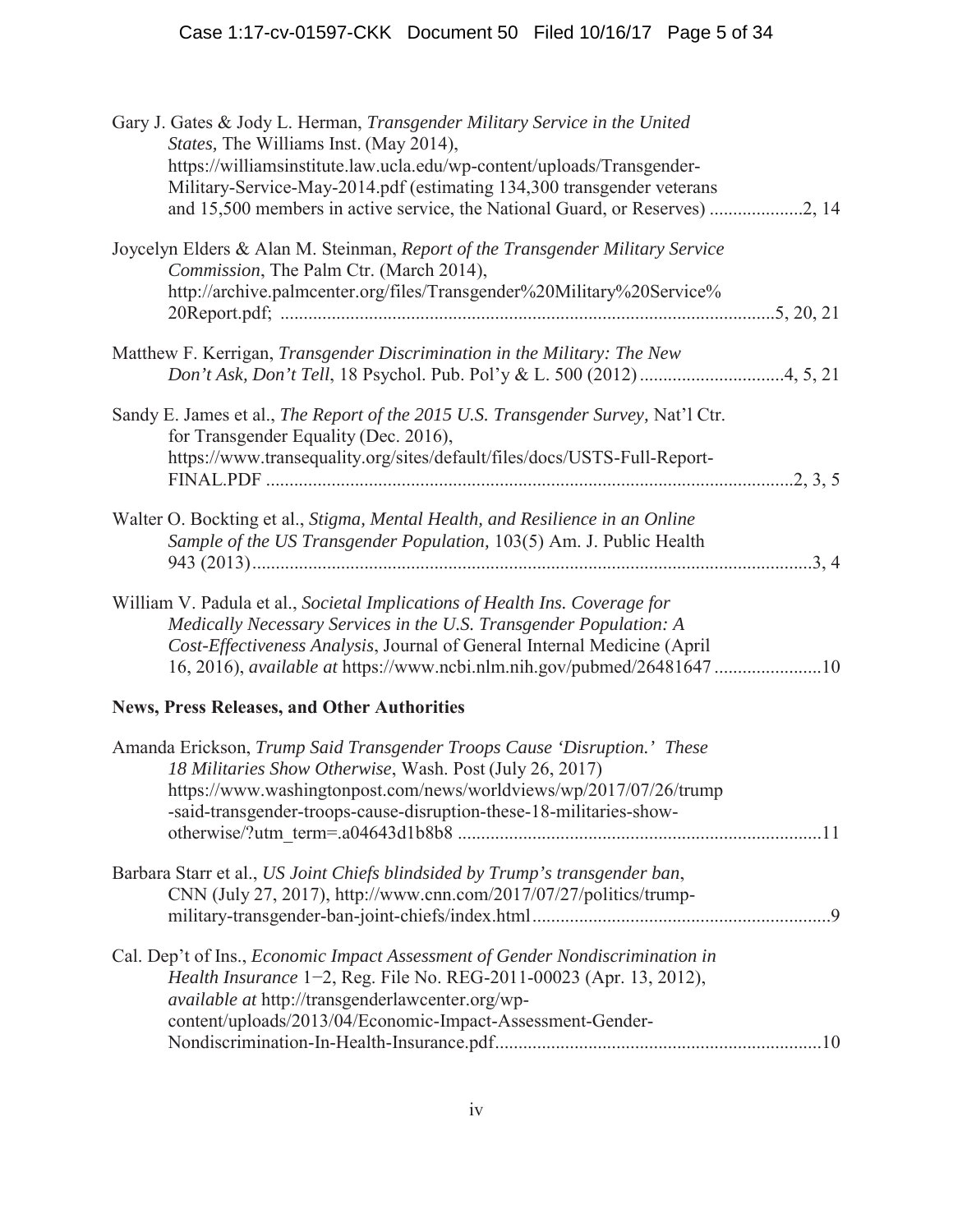| Cities and Counties with Non-Discrimination Ordinances that Include Gender<br><i>Identity</i> , Human Rights Campaign (last updated Jan. 28, 2017),<br>https://www.hrc.org/resources/cities-and-counties-with-non-                                                                                                                                                      | .4        |
|-------------------------------------------------------------------------------------------------------------------------------------------------------------------------------------------------------------------------------------------------------------------------------------------------------------------------------------------------------------------------|-----------|
| Cornelius L. Bynum, How a Stroke of the Pen Changed the Army Forever, Wash.<br>Post (July 26, 2017), https://www.washingtonpost.com/news/made-by-<br>history/wp/2017/07/26/how-a-stroke-of-the-pen-changed-the-army-                                                                                                                                                    | .22       |
| Declaration of Former Chairman of Joint Chiefs of Staff, Admiral Michael<br>Mullen, ¶ 14, Karnoski v. Trump, No. 2:17-cv-01297 (W.D. Wa.) (ECF<br>No. 49), <i>available at</i> https://www.lambdalegal.org/sites/default/files/legal-<br>docs/downloads/049._declaration_of_admiral_michael_mullen_2017-09-                                                             | $20 - 21$ |
| Directive-Type Memorandum (DTM) 16-005, Military Service of Transgender<br>Service Members, United States Secretary of Defense (June 30, 2016),<br>available at https://www.defense.gov/Portals/1/features/2016/                                                                                                                                                        |           |
| General John R. Allen et al., Statement of Fifty-Six Retired Generals and<br>Admirals Warn That President Trump's Anti-Transgender Tweets, If<br>Implemented, Would Degrade Military Readiness, The Palm Ctr. (August<br>1, 2017), http://www.palmcenter.org/fifty-six-retired-generals-admirals-<br>warn-president-trumps-anti-transgender-tweets-implemented-degrade- |           |
| Katie Keith, 15 States and DC Now Prohibit Transgender Insurance Exclusions,<br>CHIRblog (Mar. 30, 2016), http://chirblog.org/15-states-and-dc-now-                                                                                                                                                                                                                     | .10       |
| Major General Timothy J. Lowenberg, The Role of the National Guard in<br>National Defense and Homeland Security, The National Guard Ass'n of<br>the United States (last visited Oct. 16, 2017),<br>https://www.ngaus.org/sites/default/files/pdf/primer%20fin.pdf 13                                                                                                    |           |
| Maritime Administration, United States Department of Transportation<br>(last visited Oct. 16, 2017),                                                                                                                                                                                                                                                                    |           |
| Memorandum from Attorney General to United States Attorneys Heads of<br>Department Components (Oct. 4, 2017), available at<br>https://thinkprogress.org/wp-content/uploads/2017/10/20171005-doj-<br>memo-title-vii.pdf (reversing Department of Justice policy interpreting                                                                                             |           |
|                                                                                                                                                                                                                                                                                                                                                                         | .23       |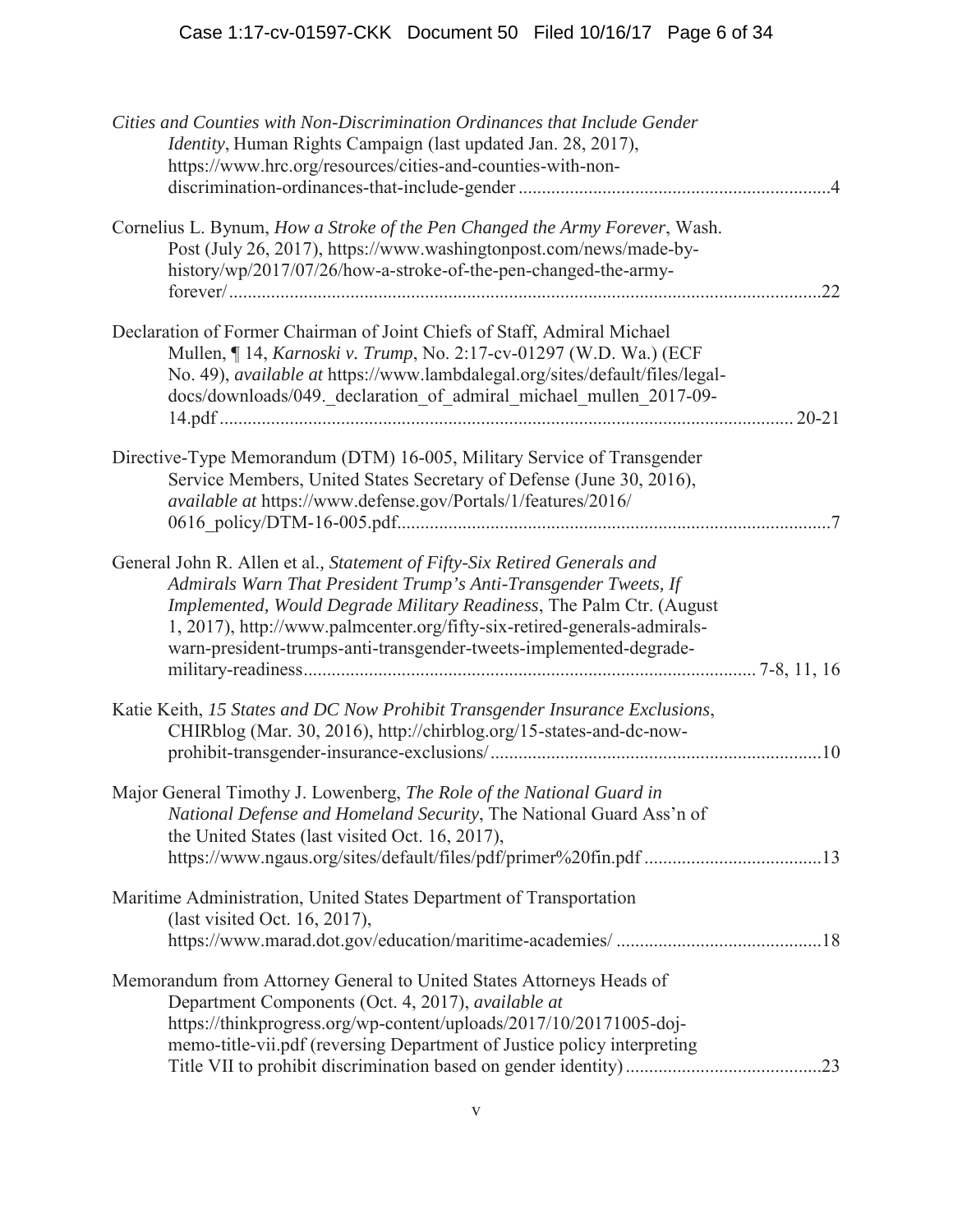| New York National Guard Economic Impact 2015, New York State Division of<br>Military and Naval Affairs (Jan. 15, 2016), available at                                                                                                                                                           |    |
|------------------------------------------------------------------------------------------------------------------------------------------------------------------------------------------------------------------------------------------------------------------------------------------------|----|
| NGAUS Fact Sheet: Understanding the Guard's Duty Status, The National Guard<br>Ass'n of the United States (last visited Oct. 16, 2017),<br>https://www.ngaus.org/sites/default/files/Guard%20Statues.pdf 14                                                                                    |    |
| Presidential Memorandum, 82 FR 41319 (Aug. 25, 2017), available at<br>https://www.whitehouse.gov/the-press-office/2017/08/25/presidential-                                                                                                                                                     |    |
| Safe Zone Program, California Maritime Academy (lasted visited Oct. 16, 2017),                                                                                                                                                                                                                 |    |
| Secretary Ashton Carter, United States Department of Defense, Remarks on<br>Ending the Ban on Transgender Service in the U.S. Military (June 30,<br>2016), available at https://www.defense.gov/News/Speeches/Speech-<br>View/Article/821833/remarks-on-ending-the-ban-on-transgender-service- | -6 |
| Secretary of Defense, Military Service by Transgender Individuals – Interim<br>Guidance (Sept. 14, 2017), available at<br>https://www.defense.gov/Portals/1/Documents/PDFs/Military-Service-By-                                                                                                |    |
| Statement by Chief Pentagon Spokesperson Dana M. White on Transgender<br>Accessions, Release No. NR-250-17 (June 30, 2017) available at<br>https://www.defense.gov/News/News-Releases/News-Release-<br>View/Article/1236145/statement-by-chief-pentagon-spokesperson-dana-                     |    |
| Statement by Secretary of Defense Ashton Carter on DOD Transgender Policy,<br>Release No. NR 272-15 (July 13, 2015) available at<br>https://www.defense.gov/News/News-Releases/News-Release-                                                                                                   |    |
| Statement of Inclusion, University of Massachusetts Lowell (last visited Oct. 16,<br>2017), https://www.uml.edu/docs/Inclusion%20Statement tcm18-                                                                                                                                              |    |
| Strategic Midshipman Program, Massachusetts Maritime Academy<br>(last visited Oct. 16, 2017), https://www.maritime.edu/strategic-sealift-                                                                                                                                                      |    |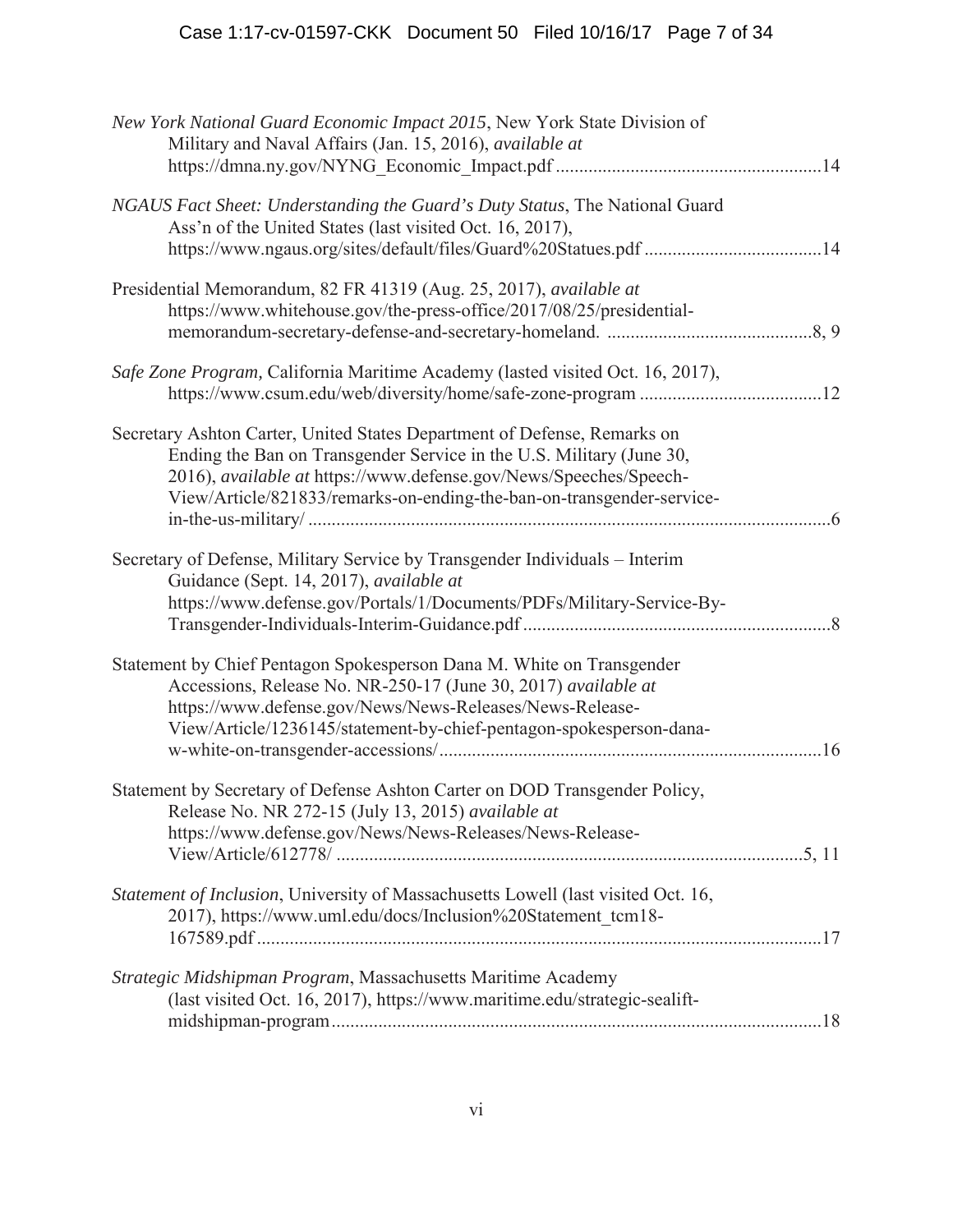| Tech. Sgt. Erich B. Smith et al., Guard Members Ready For New DOD                                                         |  |
|---------------------------------------------------------------------------------------------------------------------------|--|
| Transgender Policy, National Guard Bureau (June 15, 2017),                                                                |  |
| http://www.nationalguard.mil/News/Article/1215104/guard-members-                                                          |  |
|                                                                                                                           |  |
| <i>Trans Inclusion Policy</i> , Massachusetts Maritime Academy (last visited Oct. 16,                                     |  |
|                                                                                                                           |  |
| Transgender Service in the U.S. Military: An Implementation Handbook, United<br>States Dep't of Defense (Sept. 30, 2016), |  |
| https://www.defense.gov/Portals/1/features/2016/0616 policy/DoDTGHa                                                       |  |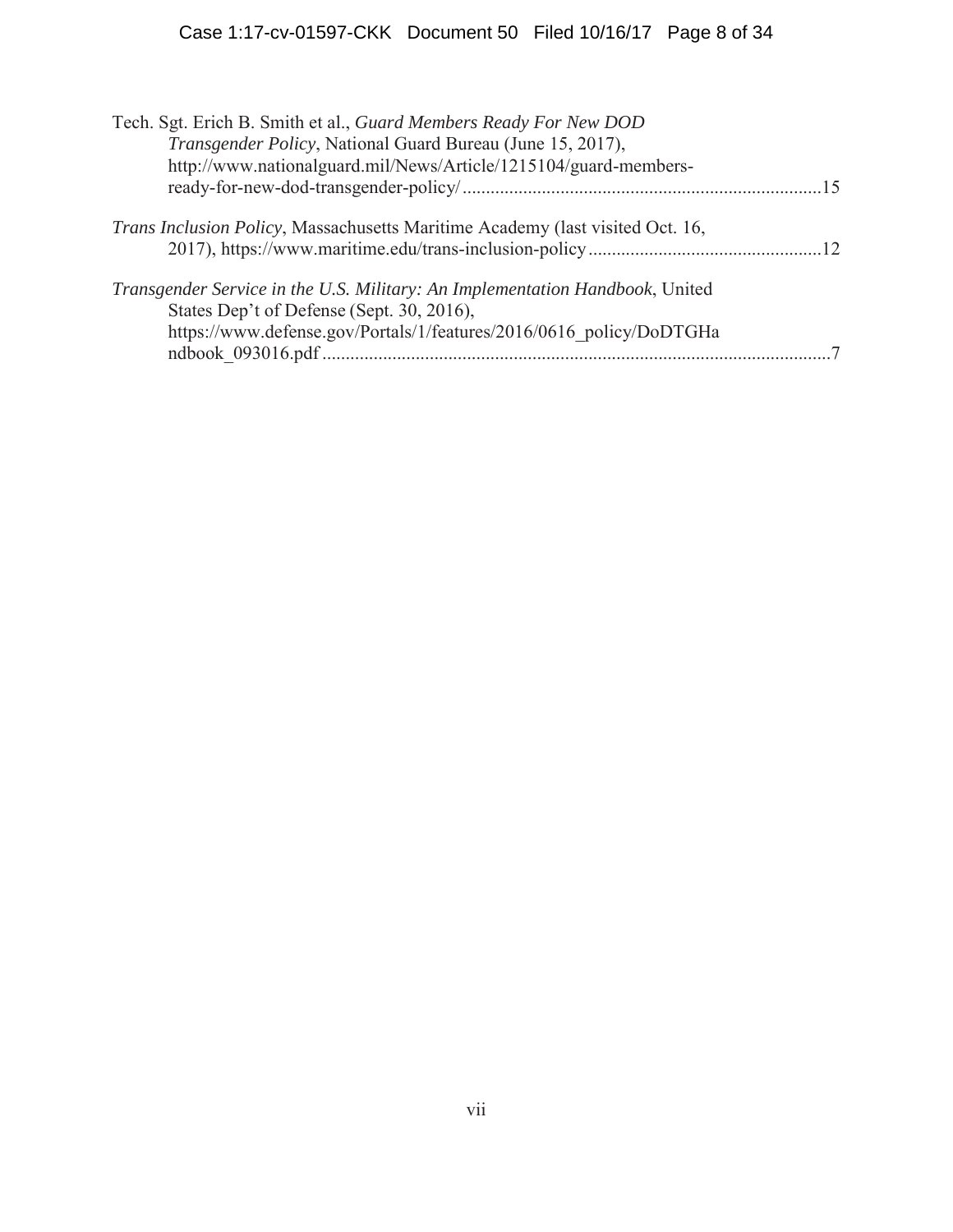# **INTEREST OF** *AMICI* **STATES**

The Commonwealth of Massachusetts, together with California, Connecticut, Delaware, Hawaii, Illinois, Iowa, Maryland, New Mexico, New York, Oregon, Pennsylvania, Rhode Island, Vermont and the District of Columbia<sup>1</sup> (the "*Amici* States"), respectfully submit this *amicus curiae* brief in support of Plaintiffs' Application for a Preliminary Injunction pursuant to Local Rule  $7<sub>o</sub>$ .

 The *Amici* States share a strong interest in the readiness and effectiveness of our national defense, including an interest in ensuring that our Armed Forces and related institutions recruit, train, retain, and promote qualified service members. The *Amici* States also strongly support the rights of transgender people to live with dignity, to be free from discrimination, and to participate fully and equally in all aspects of civic life. These interests are all best served by allowing transgender people to serve openly in the military.

 Many of the *Amici* States have enacted and enforce explicit civil rights protections for transgender people in areas such as employment, housing, health care, education, and public accommodations. We also command National Guard units, support Reserve Officer Training Corps programs, and run maritime academies that embrace principles of nondiscrimination and equality. Our collective experience demonstrates that the full inclusion of transgender people strengthens our communities, our state and federal institutions, and our nation as a whole. Discriminatory prohibitions on participation in civic life, on the other hand, impose significant harms on the *Amici* States and our residents. The *Amici* States therefore have a strong interest in ensuring that our Armed Forces move forward, not backward, and continue to allow transgender people to serve openly in all branches.

<sup>&</sup>lt;sup>1</sup> For ease of reference, the District of Columbia shall be referred to herein as a "State."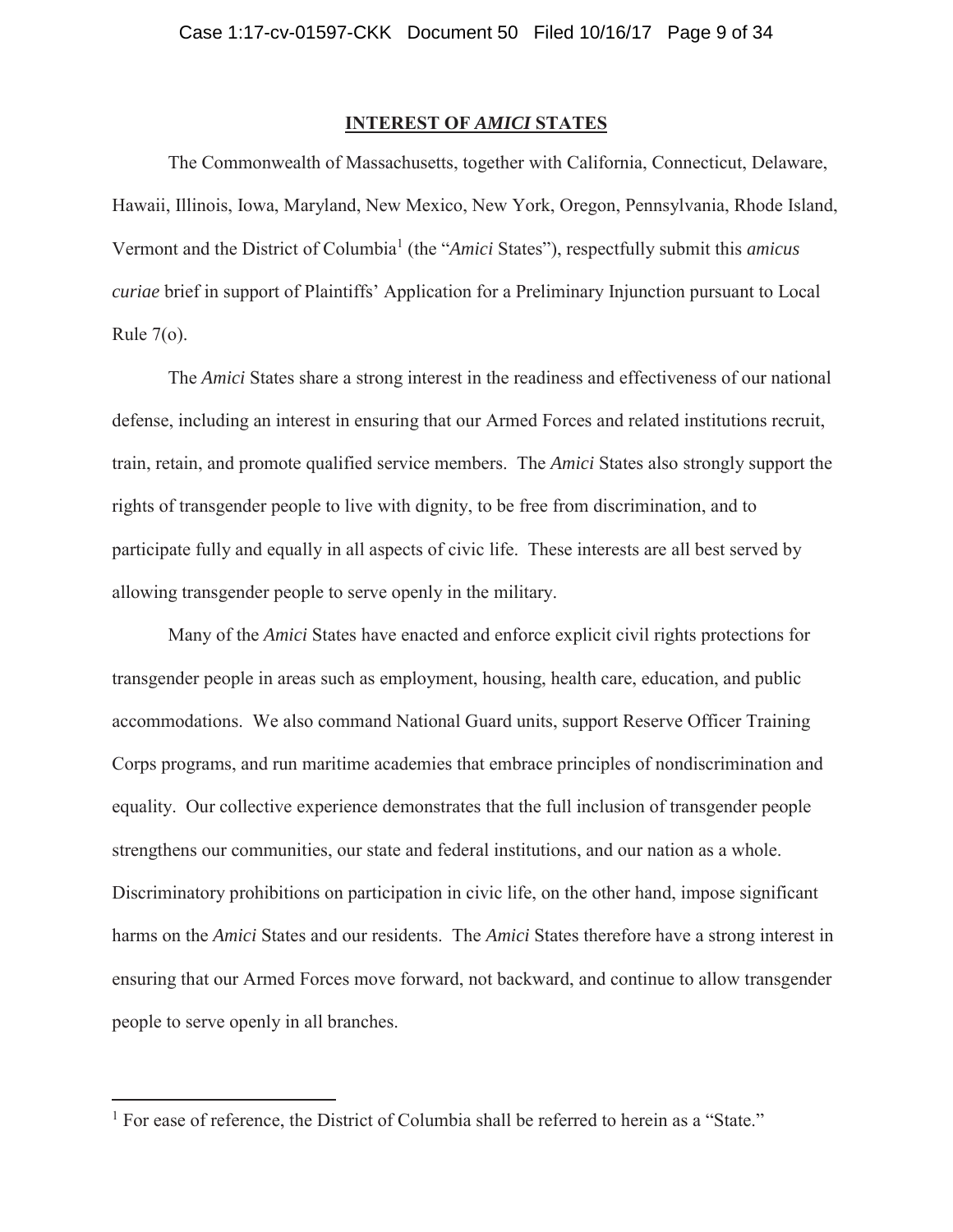For these reasons, as discussed more fully herein, the *Amici* States urge the Court to enjoin the Trump Administration's plans to reinstate an unconstitutional, unjustified and discriminatory ban on open military service by transgender people.

# **ARGUMENT**

# **I. A BAN ON TRANSGENDER PEOPLE OPENLY SERVING IN THE MILITARY IS IRRATIONAL AND UNCONSTITUTIONAL.**

# **A. Transgender People Are a Vital Part of the** *Amici* **States' Communities, Yet Remain a Historically Marginalized Group.**

Nationwide, nearly 1.5 million people identify as transgender.<sup>2</sup> They live in the *Amici* 

States (as well as every other State, American Samoa, Guam, and Puerto Rico)<sup>3</sup> and contribute to our communities in countless ways – as parents, educators, students, firefighters, police officers, musicians, writers, nurses, and doctors, to name a few. Approximately 150,000 veterans, activeduty service members, and members of the National Guard or Reserves identify as transgender, and transgender individuals volunteer to serve and protect our country through the Armed Forces at approximately twice the rate of other adults in the general population.<sup>4</sup> Nothing about being transgender inhibits a person's ability to serve in the military or otherwise contribute to society.<sup>5</sup>

 $\overline{a}$ 

4 Gary J. Gates & Jody L. Herman, *Transgender Military Service in the United States,* The Williams Inst., 1 (May 2014), https://williamsinstitute.law.ucla.edu/wpcontent/uploads/Transgender-Military-Service-May-2014.pdf (estimating 134,300 transgender veterans and 15,500 members in active service, the National Guard, or Reserves).

<sup>2</sup> Andrew R. Flores et al., *How Many Adults Identify as Transgender in the United States?,* The Williams Inst., 3 (June 2016), https://williamsinstitute.law.ucla.edu/wp-content/uploads/How-Many-Adults-Identify-as-Transgender-in-the-United-States.pdf.

<sup>3</sup> Sandy E. James et al., *The Report of the 2015 U.S. Transgender Survey,* Nat'l Ctr. for Transgender Equality, 53, 244 (Dec. 2016),

https://www.transequality.org/sites/default/files/docs/USTS-Full-Report-FINAL.PDF.

<sup>5</sup> *See* Am. Psychol. Ass'n, *Answers to Your Questions about Transgender People, Gender Identity, and Gender Expression*, 3 (2014 update), http://www.apa.org/topics/lgbt/transgender.pdf; Am. Psychol. Ass'n, *Guidelines for*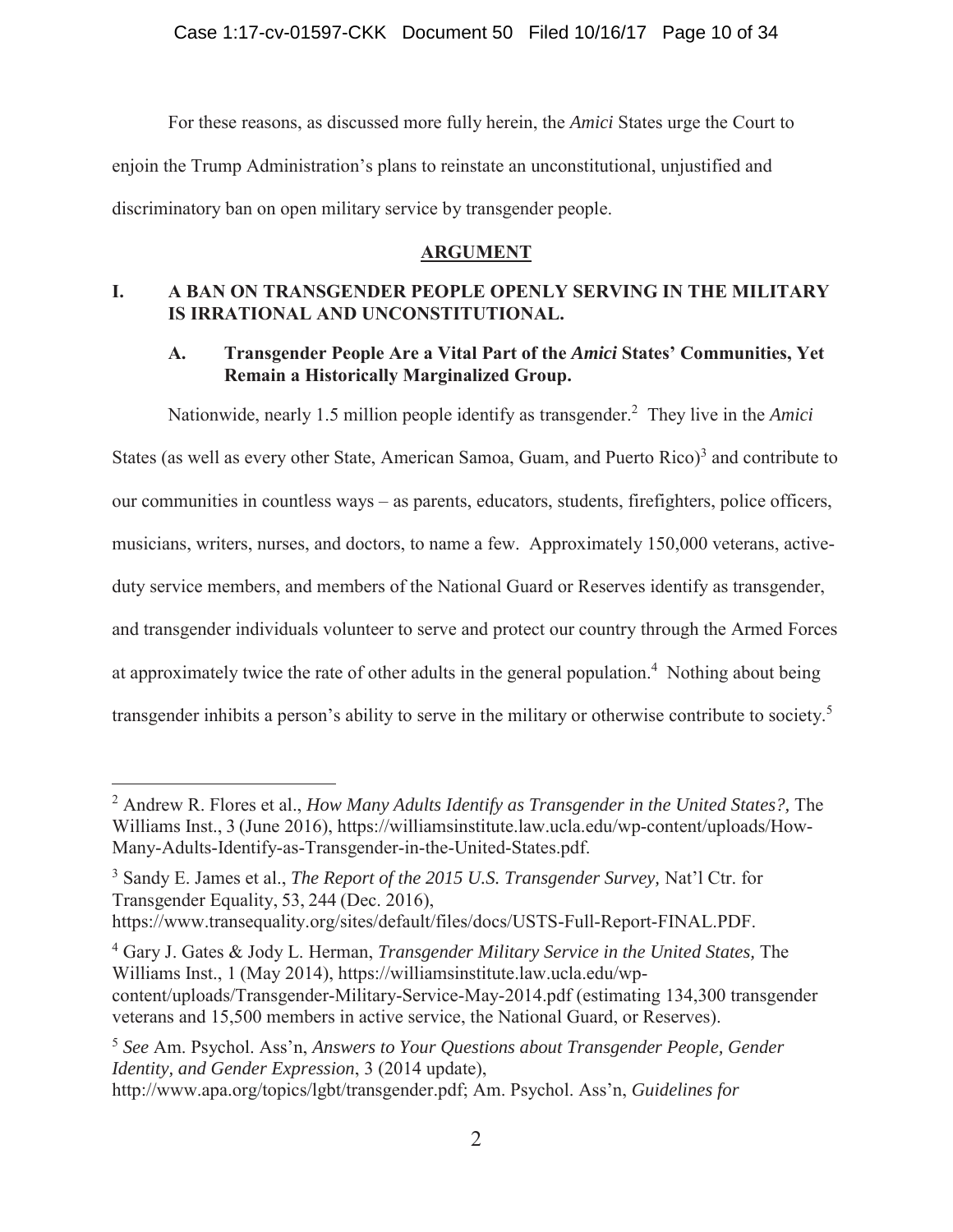#### Case 1:17-cv-01597-CKK Document 50 Filed 10/16/17 Page 11 of 34

To the contrary, the experience of the *Amici* States shows that transgender individuals are just as capable as their non-transgender counterparts and make a meaningful positive impact in our schools, workplaces, and communities.

Still, the transgender community has suffered "a history of persecution and discrimination" that persists into the present day. *Adkins v. City of New York*, 143 F. Supp. 3d 134, 139 (S.D.N.Y. 2015). According to the 2015 United States Transgender Survey ("2015 USTS"), transgender individuals face verbal harassment and physical violence at home, in school, and in their communities; grapple with mistreatment in the workplace and a higher rate of unemployment than the general United States population; confront homelessness and difficulty obtaining and maintaining housing; and endure myriad other forms of discrimination in education, employment, housing, and access to health care due to their gender identity.<sup>6</sup> Such discrimination and the associated stigma often cause severe emotional and psychological distress and lead to disproportionately high rates of depression and anxiety in the transgender population.<sup>7</sup>

*Psychological Practice with Transgender and Gender Nonconforming People, 70 Am. Psychol.* Ass'n 832, 834 (2015). With research and medical advances, the medical professions recognize that a person's internal sense of gender may differ from the sex the person was assigned at birth, and that the incongruity has a "major biological component," is "set early in life," and is "deepseated, and impervious to external influences." Declaration of George Brown, ECF No. 13-11, ¶¶ 13-15.

<sup>6</sup> 2015 USTS, *supra* note 3, at 8-16; *see* Walter O. Bockting et al., *Stigma, Mental Health, and Resilience in an Online Sample of the US Transgender Population,* 103(5) Am. J. Public Health 943, 943 (2013) ("Transgender people face systematic oppression and devaluation as a result of social stigma attached to their gender nonconformity.").

<sup>7</sup> *See* Bockting, *supra* note 6, at 949 (noting that these mental health outcomes "were not merely a manifestation of gender dysphoria" and were associated "with enacted and felt stigma"); Am. Psychol. Ass'n, *Answers to Your Questions about Transgender People*, *supra* note 5, at 3 (explaining that "lack of acceptance within society, direct or indirect experiences with discrimination, or assault . . . may lead many transgender people to suffer with anxiety,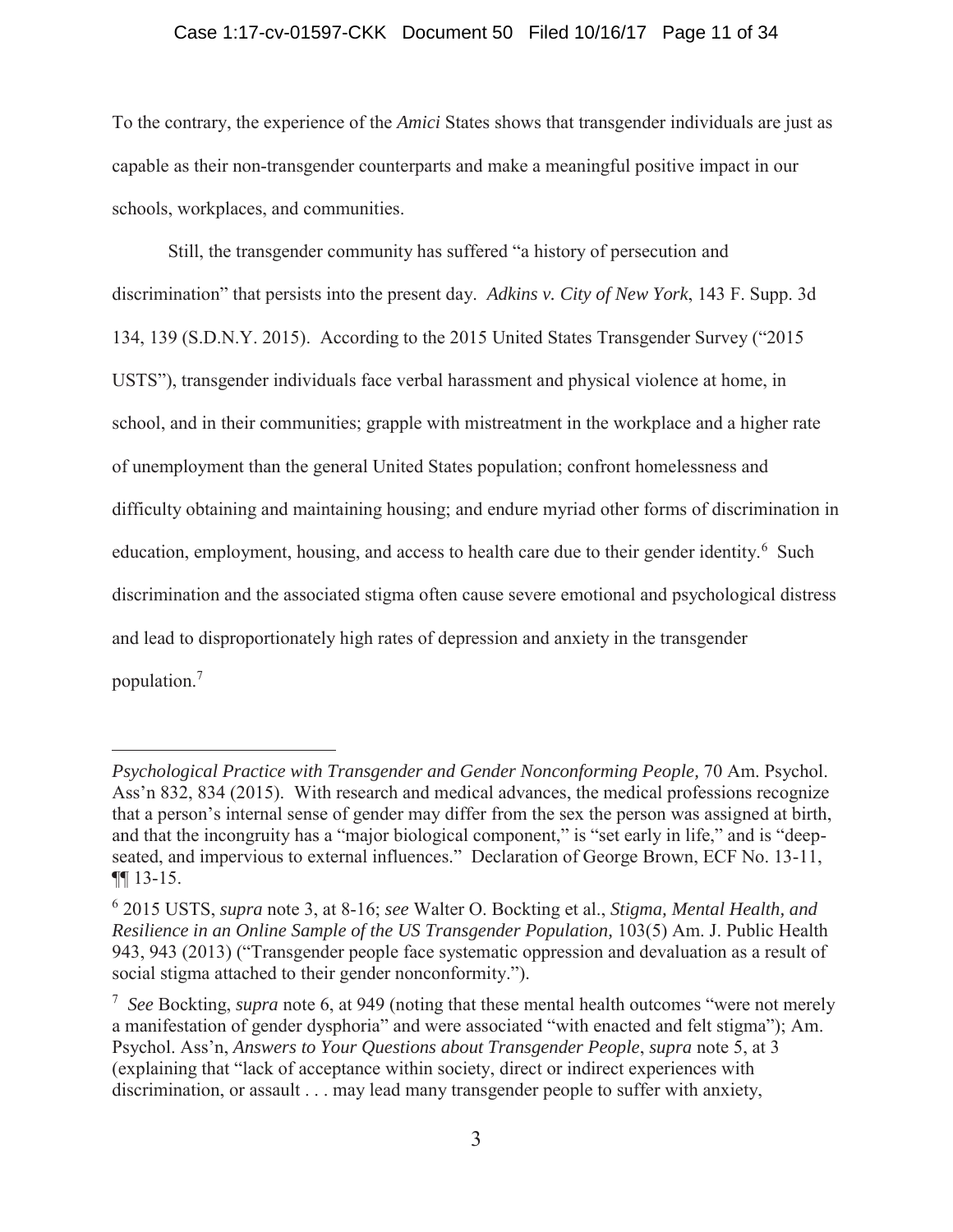### Case 1:17-cv-01597-CKK Document 50 Filed 10/16/17 Page 12 of 34

To combat such discrimination, twenty States – including many *Amici* States – have enacted civil rights protections for transgender people in education, employment, health care, housing, and/or public accommodations.<sup>8</sup> And about 225 local governments prohibit discrimination based on gender identity or expression by public and private employers in their jurisdictions.9 As the experiences of the *Amici* States and these other jurisdictions show, transgender-inclusive policies help to ease the stigma on transgender people, thereby mitigating the negative impact on their educational, work, and health outcomes. Such policies also foster a more just and productive society for all our residents.

# **B. The Military Lifted Historical Prohibitions on Service by Transgender Individuals After a Lengthy, Deliberative Process.**

As in other aspects of society, transgender individuals who volunteered to fight for our country were long met with discrimination and excluded from military service in the Armed Forces through a patchwork of medical and administrative regulations.<sup>10</sup> To join and advance in the military, thousands of individuals were thus forced to conceal their gender identity or risk

depression or related disorders at higher rates than nontransgender persons"); Am. Psychol. Ass'n, *Guidelines*, *supra* note 5, at 840.

<sup>8</sup> *See, e.g.*, Mass. Gen. Laws ch. 151B, § 4; Mass. Gen. Laws ch. 272, §§ 92A, 98; Cal. Civil Code § 51(b), (e)(5); Cal. Gov. Code § 12940(a); Cal. Gov. Code § 12955; Haw. Rev. Stat. § 368-1; Haw. Rev. Stat. § 378-2; Haw. Rev. Stat. § 489-3; Haw. Rev. Stat. § 515-16; N.M. Stat. Ann. § 28-1-7; N.Y. Comp. Codes R. & Regs. tit. 9 § 466.13 (interpreting N.Y. Exec. Law § 296 (Human Rights Law) definition of "sex" to include gender identity); Vt. Stat. Ann. tit. 9 §§ 4500 et seq.; Vt. Stat. Ann. tit. 6 § 1-11(26)(B)(iii); Vt. Stat. Ann. tit. 21 § 5-495.

<sup>9</sup> *Cities and Counties with Non-Discrimination Ordinances that Include Gender Identity*, Human Rights Campaign (last updated Jan. 28, 2017), https://www.hrc.org/resources/cities-andcounties-with-non-discrimination-ordinances-that-include-gender.

<sup>10</sup> *See e.g.*, Matthew F. Kerrigan, *Transgender Discrimination in the Military: The New Don't Ask, Don't Tell*, 18 Psychol. Pub. Pol'y & L. 500, 506-508 (2012).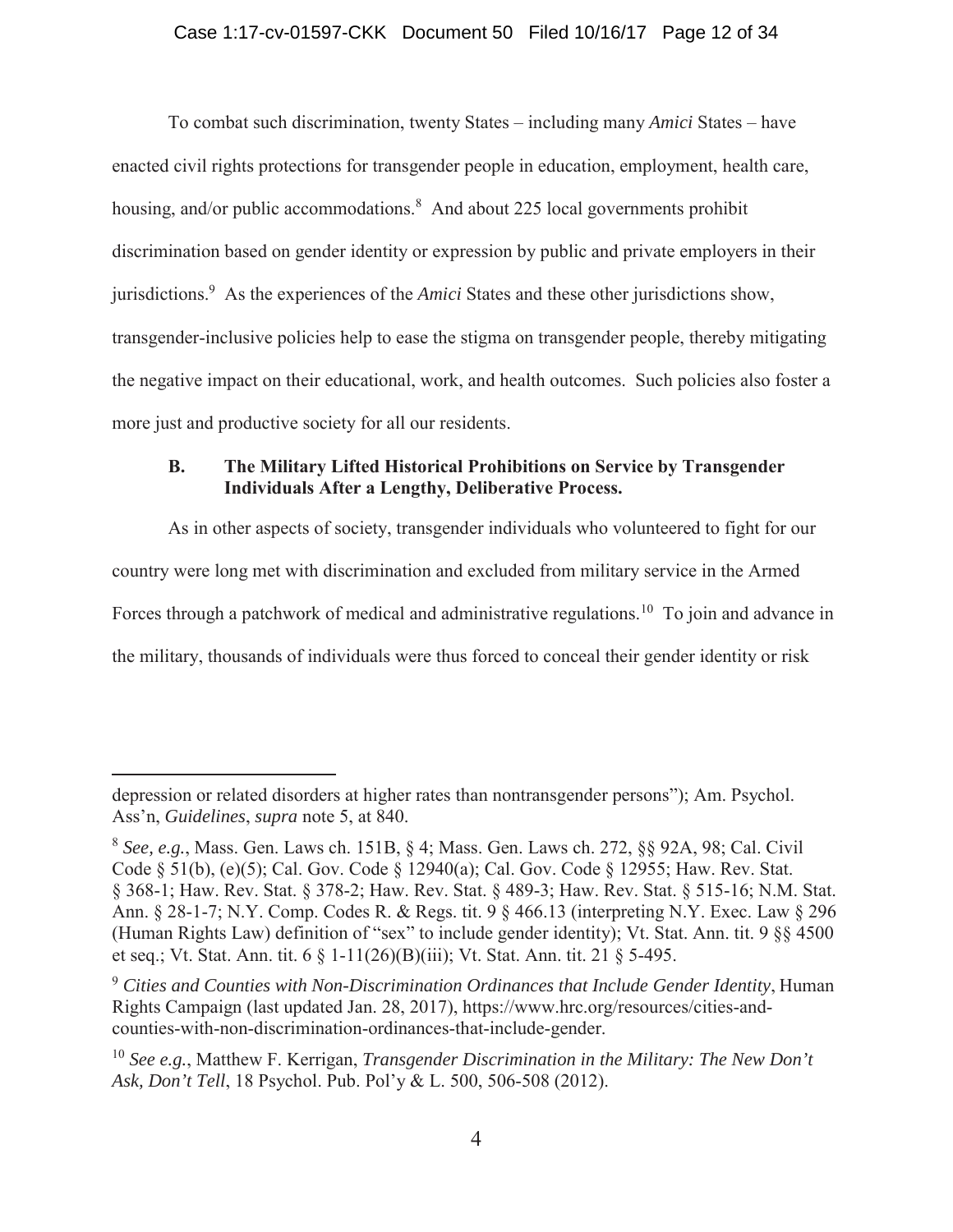### Case 1:17-cv-01597-CKK Document 50 Filed 10/16/17 Page 13 of 34

discharge.<sup>11</sup> Many other transgender recruits were unable to enlist in the first place. This was the reality for decades – unchanged by the adoption of "Don't Ask, Don't Tell" ("DADT") in the 1990s and the subsequent repeal of that policy in 2011 (which ushered in the era of open service by gay, lesbian, and bisexual individuals).12 After the DADT repeal, however, the public and the military began to reexamine the categorical prohibition against transgender individuals serving in the military – and determined that it was not only untenable, but counterproductive.<sup>13</sup>

Ultimately, in July 2015, then-Secretary of Defense Ashton Carter publicly acknowledged that Department of Defense regulations regarding transgender service members were "outdated," "contrary to our value of service and individual merit," and harmful to "transgender soldiers, sailors, airmen, and Marines – real, patriotic Americans."14 Secretary Carter established a working group to study "the policy and readiness implications of welcoming transgender persons to serve openly" (the "DOD Working Group").<sup>15</sup> As the Plaintiffs cogently explain (and their supporting affidavits show), the DOD Working Group executed its mission in a systematic and thoughtful manner: it sought to consider all issues that might arise from

<sup>11</sup> *Id.* at 502; 2015 USTS, *supra* note 3, at 170-171; Statement by Secretary of Defense Ashton Carter on DOD Transgender Policy, Release No. NR 272-15 (July 13, 2015) *available at*  https://www.defense.gov/News/News-Releases/News-Release-View/Article/612778/ ("[T]ransgender men and women in uniform have been there with us, even as they often had to serve in silence alongside their fellow comrades in arms.").

<sup>12</sup> *See* Kerrigan, *supra* note 10, at 501, 503-504.

<sup>13</sup> *See* Joycelyn Elders & Alan M. Steinman, *Report of the Transgender Military Service Commission*, The Palm Ctr., 3-5 (March 2014),

http://archive.palmcenter.org/files/Transgender%20Military%20Service%20Report.pdf; Allison Ross, Note, *The Invisible Army: Why the Military Needs to Rescind Its Ban on Transgender Service Members*, 23 S. Cal. Interdisc. L. J. 185 (2014).

<sup>14</sup> Statement by Secretary Carter, No. NR-272-15, *supra* note 11.

<sup>15</sup> *Id.*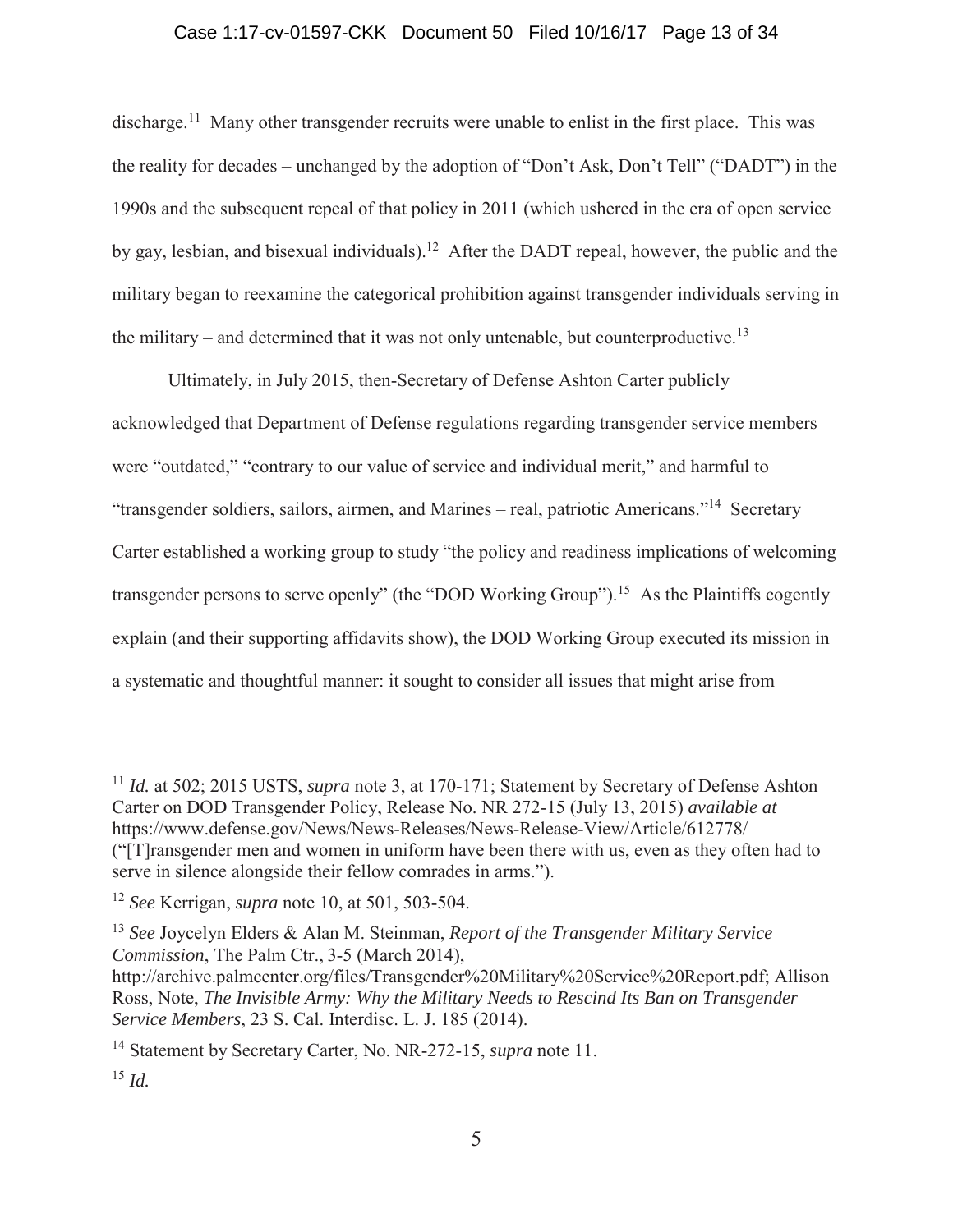#### Case 1:17-cv-01597-CKK Document 50 Filed 10/16/17 Page 14 of 34

including openly transgender individuals in the military (including those related to readiness, operational effectiveness, and cost); consulted with experts, active transgender service members, and military personnel from inside and outside of the United States; and commissioned the RAND National Defense Research Institute ("RAND") to analyze the potential health care needs of transgender service members, the potential readiness implications of allowing transgender individuals to serve openly, and the experience of foreign militaries that permit open service by transgender individuals.16 *See, e.g.,* Memorandum of Law in Support of Plaintiffs' Application for Preliminary Injunction, ECF No. 13, at 2-7.

As a result of this year-long process, the DOD Working Group concluded that excluding transgender people from military service undermined effectiveness and readiness, *id.* at 5; and, on June 30, 2016, Secretary Carter declared an end to the ban.17 On the same day, the Secretary laid out plans to implement the military's new, inclusive policies, under which:

(i) otherwise qualified service members could no longer be involuntarily separated, discharged or denied reenlistment or continuation of service, solely on the basis of gender identity; (ii) current transgender service members were allowed to serve openly and have access to gender-related medical care; and (iii) within one year, the military would begin accessing transgender

<sup>16</sup> *See* Secretary Ashton Carter, United States Department of Defense, Remarks on Ending the Ban on Transgender Service in the U.S. Military (June 30, 2016), *available at* https://www.defense.gov/News/Speeches/Speech-View/Article/821833/remarks-on-ending-theban-on-transgender-service-in-the-us-military/; Agnes Gereben Schaefer et al., *Assessing the Implications of Allowing Transgender Personnel to Serve Openly*, RAND Corp., xi-xii, 39-47 (2016), *available at* https://www.rand.org/pubs/research\_reports/RR1530.html (hereinafter "RAND Report").

<sup>17</sup> Remarks of Secretary Carter (June 30, 2016), *supra* note 16.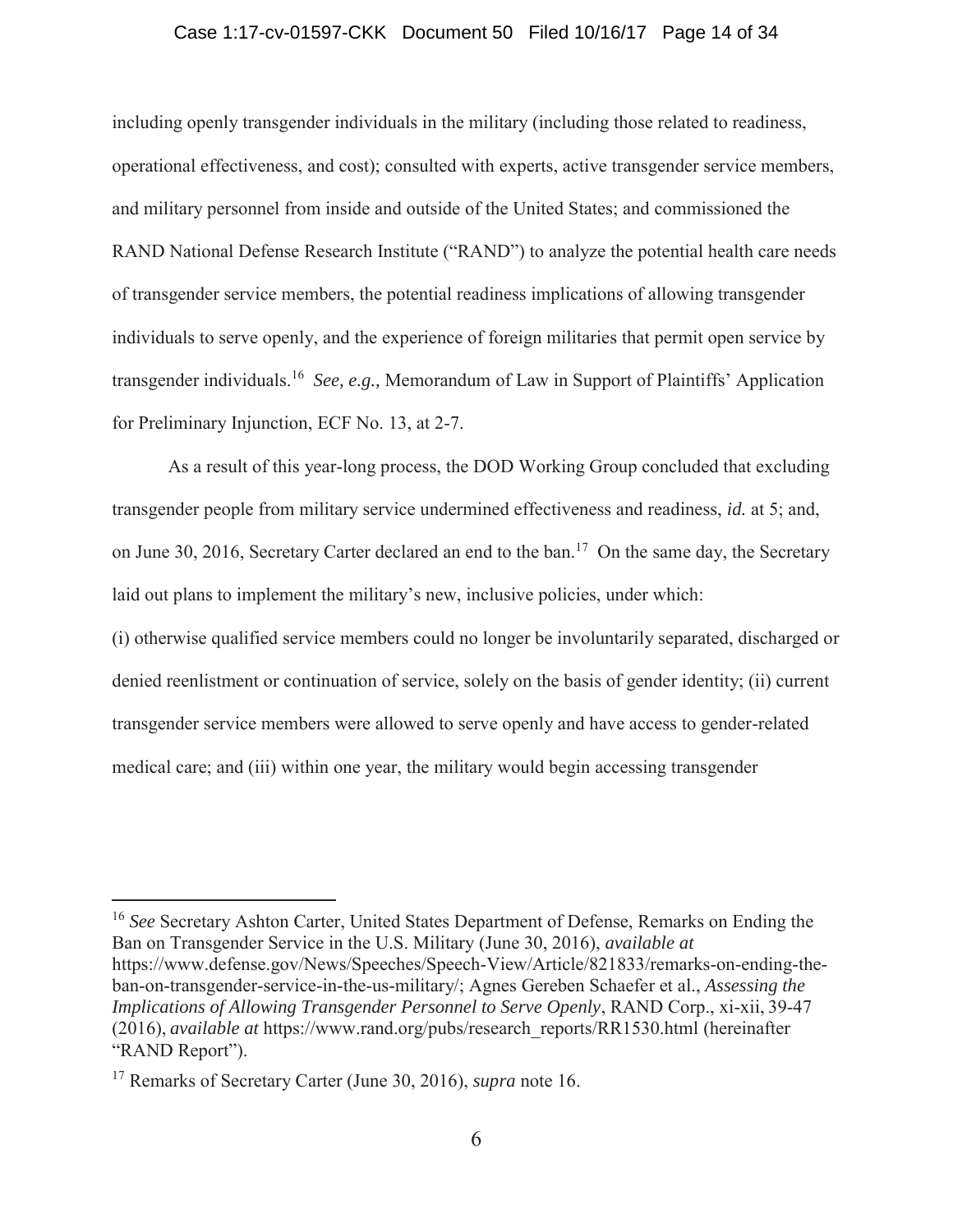### Case 1:17-cv-01597-CKK Document 50 Filed 10/16/17 Page 15 of 34

individuals who met all physical and fitness standards.<sup>18</sup> Three months later, the Department of Defense issued a 71-page handbook to guide service members and commanders through these changes.19 Among other things, this handbook outlined a framework for bringing gender-related medical care into the Military Health System and specified that the open service policy extended to admission to accession programs, like the Reserve Officers Training Corps ("ROTC").<sup>20</sup>

By late 2016, each of the military branches had taken steps necessary to implement the new open service policy, and transgender service members, National Guard members, and ROTC cadets in the *Amici* States and across the country were finally freed to disclose – and many did disclose – their gender identity to their command and to their fellow service members.<sup>21</sup> Although a comprehensive study of the policy's first year has not yet been conducted, there is no evidence that it has disrupted military readiness, operational effectiveness, or morale. To the contrary, anecdotal accounts indicate that the military's new inclusive policies were quickly beginning to have a positive effect, as capable and well-qualified individuals who were already serving finally were able to do so authentically.<sup>22</sup>

<sup>&</sup>lt;sup>18</sup> See Directive-Type Memorandum (DTM) 16-005, Military Service of Transgender Service Members, United States Secretary of Defense (June 30, 2016), *available at* https://www.defense.gov/Portals/1/features/2016/0616\_policy/DTM-16-005.pdf.

<sup>19</sup> *Transgender Service in the U.S. Military: An Implementation Handbook*, United States Dep't of Defense (Sept. 30, 2016),

https://www.defense.gov/Portals/1/features/2016/0616\_policy/DoDTGHandbook\_093016.pdf.

<sup>20</sup> *Id.* at 18, 31, 40

<sup>21</sup> *See, e.g.*, Declaration of Regan V. Kibby, ECF No. 13-14, ¶ 15; Declaration of Dylan Kohere, ECF No. 13-15, ¶ 9.

<sup>22</sup> *See, e.g.,* Declaration of Erin K. Fanning, ECF No. 13-7, ¶¶ 51-53; Declaration of Edwin Mabus, ECF No. 13-9, ¶ 37, 43; Declaration of Regan V. Kibby, ECF No. 13-14, ¶ 26; Declaration of Dylan Kohere, ECF No. 13-15, ¶ 9; *see also* General John R. Allen et al.*, Statement of Fifty-Six Retired Generals and Admirals Warn That President Trump's Anti-Transgender Tweets, If Implemented, Would Degrade Military Readiness*, The Palm Ctr. (August 1, 2017), http://www.palmcenter.org/fifty-six-retired-generals-admirals-warn-president-trumps-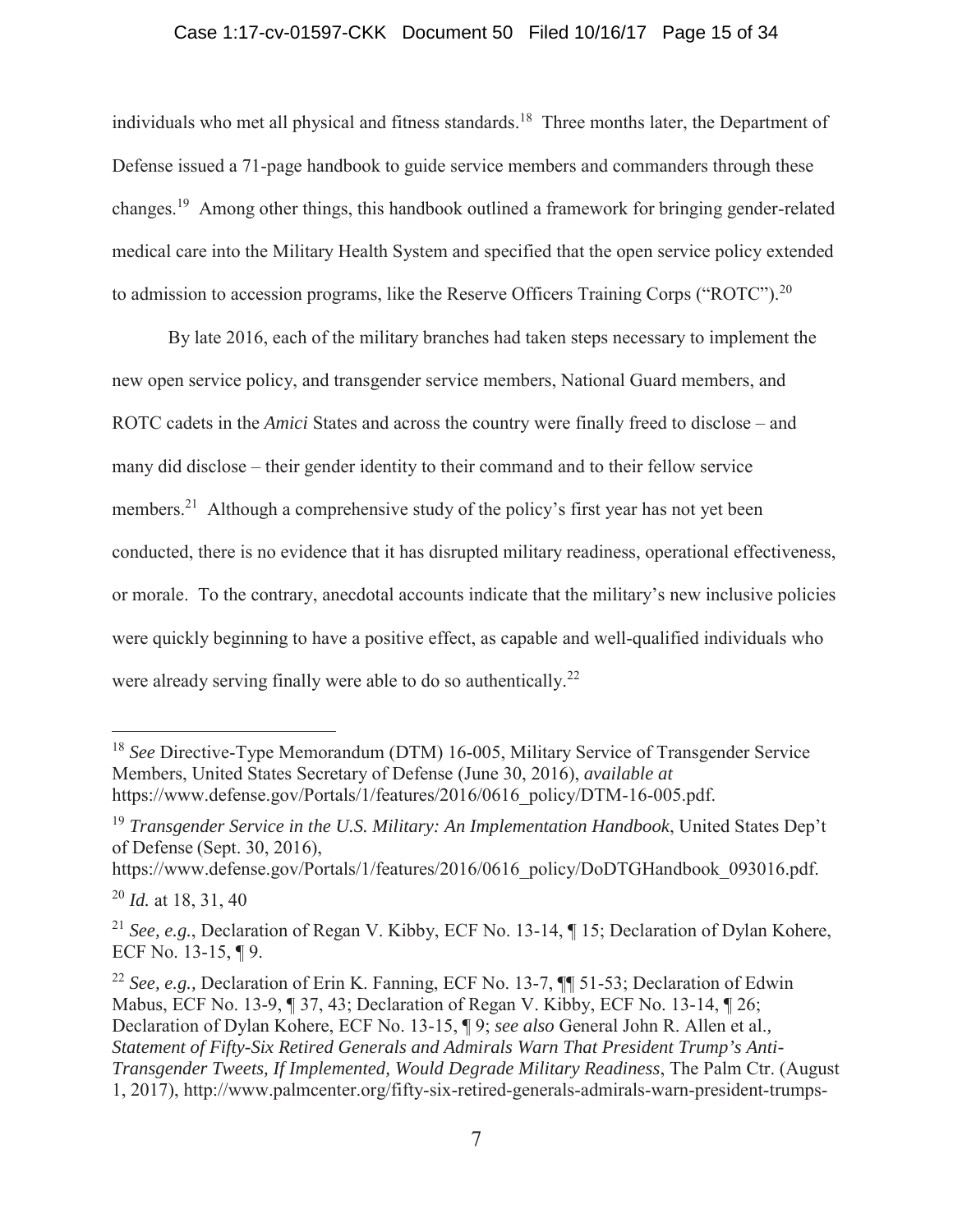# **C. President Trump's Abrupt Reversal of the Military's Open Service Policy Is Unsupported by Any Defensible Rationale.**

On July 26, 2017, President Trump abruptly changed course, announcing in a series of Twitter posts that "the United States Government will not accept or allow Transgender individuals to serve in any capacity in the U.S. Military. . . Our military must be focused on decisive and overwhelming victory and cannot be burdened with the tremendous medical costs and disruption that transgender in the military would entail." The President expanded on this announcement one month later in a memorandum directing the Secretaries of Defense and Homeland Security: (i) to indefinitely refrain from accessing transgender individuals into the military; (ii) to halt "all use of DOD or DHS resources to fund sex reassignment surgical procedures [as of March 22, 2018], except to the extent necessary to protect the health of an individual who has already begun a course of treatment to reassign his or her sex"; and (iii) to "return" to the pre-June 2016 practice of excluding and separating transgender service members from the military by March 23, 2018<sup>23</sup> In an effort to justify this abrupt step backward –

anti-transgender-tweets-implemented-degrade-military-readiness (hereinafter "Statement of Retired Military Leaders") ("[T]ransgender troops have been serving honorably and openly for the past year, and have been widely praised by commanders.").

<sup>23</sup> Presidential Memorandum, 82 FR 41319 §§ 1, 2 (Aug. 25, 2017), *available at* https://www.whitehouse.gov/the-press-office/2017/08/25/presidential-memorandum-secretarydefense-and-secretary-homeland. The fact that the Department of Defense has issued interim guidance allowing current transgender service members to remain in their posts and to reenlist until the Defense Secretary issues "final guidance" in March 2018 is cold comfort to transgender service members whose service and personhood the President devalued in a series of tweets and who are, at best, left in a state of uncertainty or sidelined for the next five months. *See* Secretary of Defense, Military Service by Transgender Individuals – Interim Guidance (Sept. 14, 2017), *available at* https://www.defense.gov/Portals/1/Documents/PDFs/Military-Service-By-Transgender-Individuals-Interim-Guidance.pdf.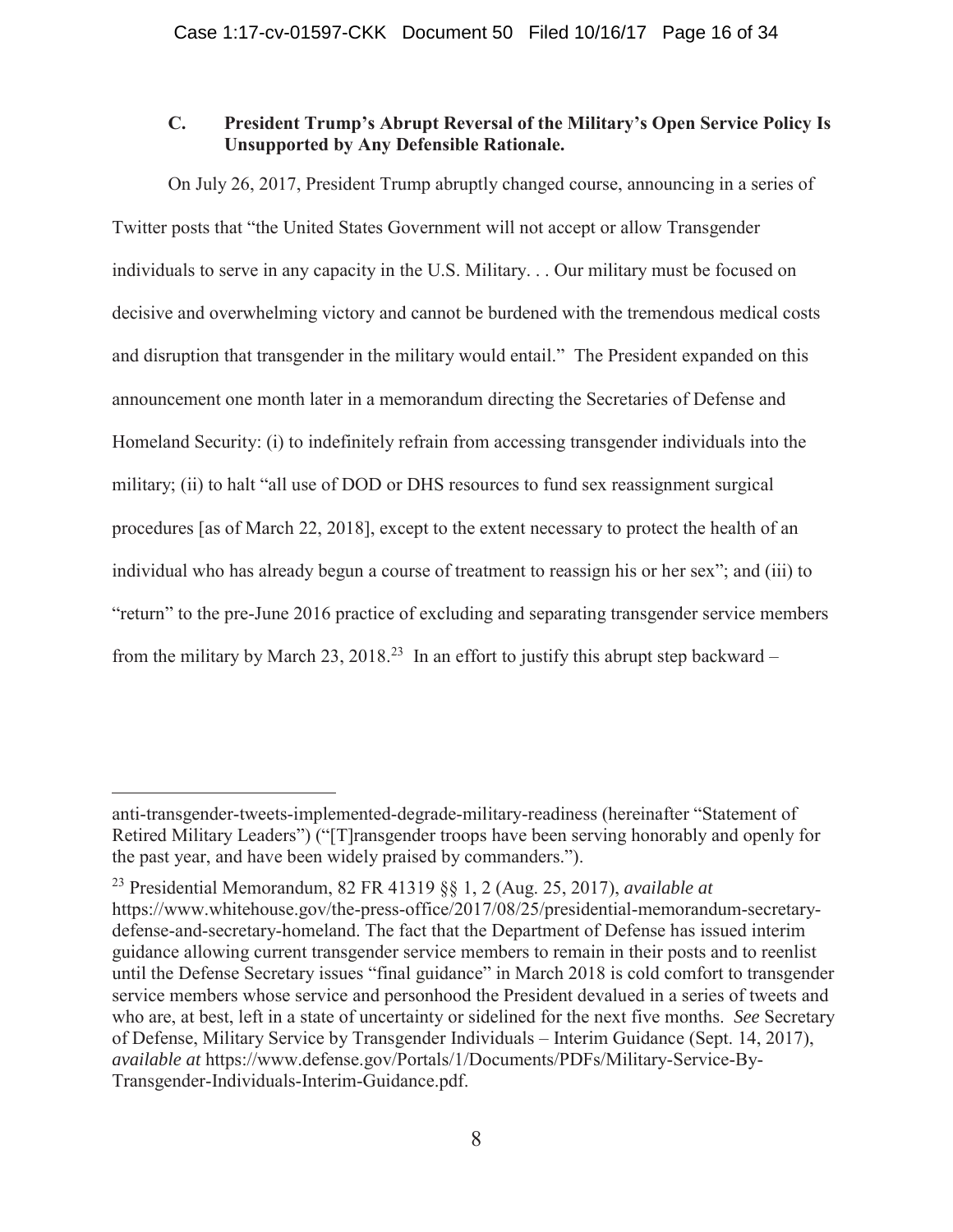### Case 1:17-cv-01597-CKK Document 50 Filed 10/16/17 Page 17 of 34

apparently announced without any consultation with top military leaders<sup>24</sup> – the President has cited to the allegedly negative impact that open service by transgender individuals would have on the military's budget and effectiveness and raised concerns about unit cohesion among the troops.25 But each of these claims was discredited by the DOD Working Group, as well as by other researchers and scholars. They are also contradicted by the experience of the *Amici* States.

RAND and other researchers have already dispelled the myth that transition-related health care costs would strain military budgets.<sup>26</sup> To the contrary, they have concluded that – because only a small proportion of service members are statistically likely to seek transitionrelated treatment each year – the associated costs would "have little impact on and represent[] an exceedingly small proportion" of the military's overall health care expenditures.<sup>27</sup> This conclusion comports with the experience of many *Amici* States in extending comprehensive health care coverage to transgender individuals, as several States have done so without incurring

<sup>24</sup> Barbara Starr et al., *US Joint Chiefs blindsided by Trump's transgender ban*, CNN (July 27, 2017), http://www.cnn.com/2017/07/27/politics/trump-military-transgender-ban-jointchiefs/index.html.

<sup>25</sup> *See* Presidential Memorandum, *supra* note 23, at § 3; Donald Trump (@realDonaldTrump), Twitter posts (July 26, 2017).

<sup>26</sup> RAND Report, *supra* note 16, at xi-xii, 33-38, 70; Aaron Belkin, *Caring for Our Transgender Troops –The Negligible Cost of Transition-Related Care*, 373:12 New Eng. J. Med. 1089, 1090- 1091 (Sept. 17, 2015).

<sup>27</sup> RAND Report, *supra* note 16, at xi-xii; *see id.* at 31-32, 70 (estimating that transition-related healthcare costs would increase military healthcare costs by \$2.4 million to \$8.4 million or – at most – 0.13%); Belkin, *supra* note 26, at 1090 (estimating that transition-related care will cost the military \$5.6 million annually and predicting that "under any plausible estimation method, the cost amounts to little more than a rounding error in the military's \$47.8 billion annual health care budget"); Ross, *supra* note 13, at 210-212 (arguing that cost objections to open transgender military serve are "exaggerated" and "speculative" in light of the experience of other countries, the small percentage of transgender service members who would seek gender affirmation surgery, and the cost of such surgery relative to the cost of surgery for common military injuries).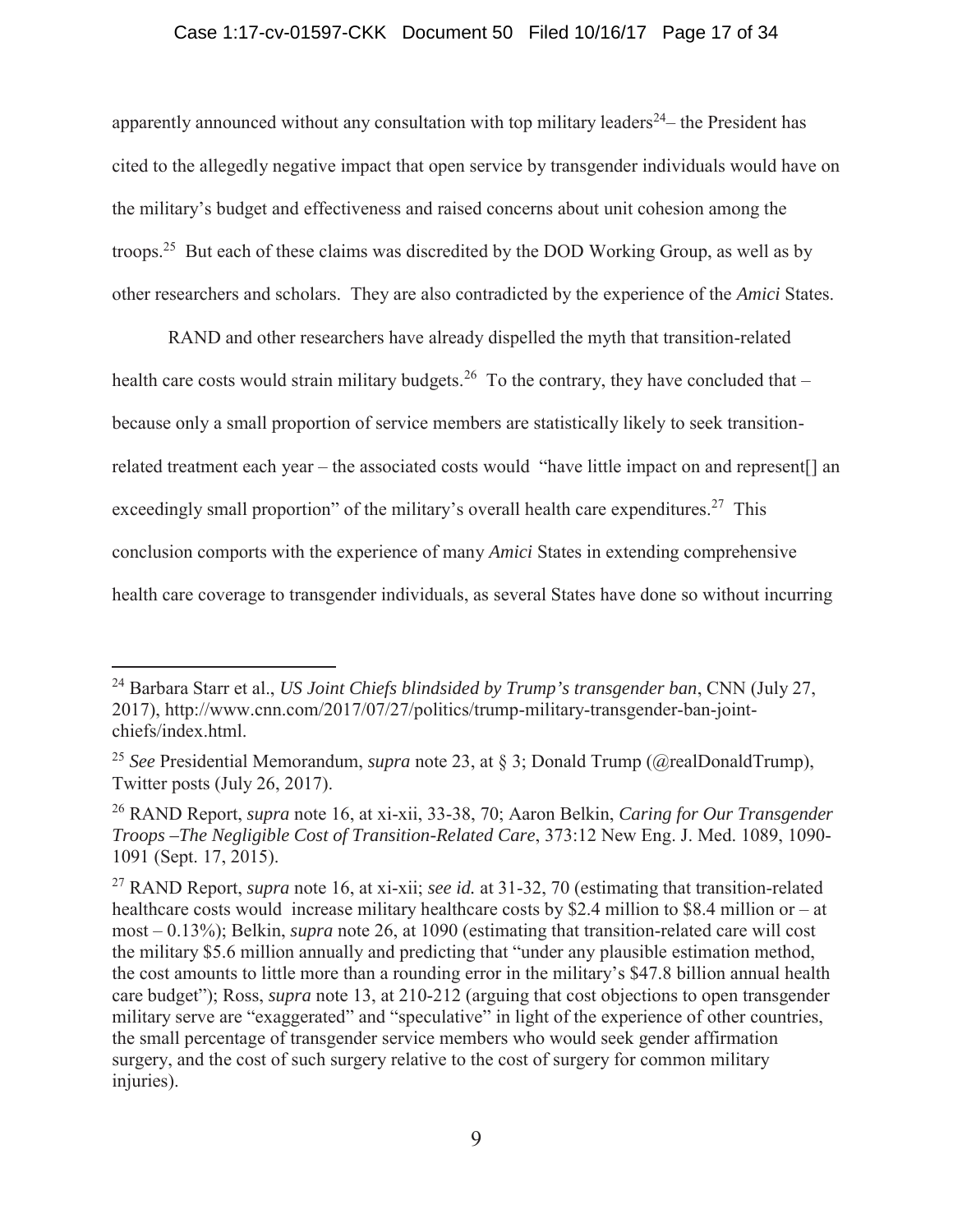## Case 1:17-cv-01597-CKK Document 50 Filed 10/16/17 Page 18 of 34

heightened financial costs or increased premiums.<sup>28</sup> In California, for example, the Insurance Commissioner conducted an extensive cost-benefit analysis of prohibiting private insurers from denying coverage for transition-related services and found that such a prohibition would not only have an "immaterial" impact on premium costs, but would actually benefit individuals, employers, and insurance carriers because it would ultimately improve health outcomes for transgender individuals.29

Likewise, RAND's research for the DOD Working Group showed that allowing transgender people to serve openly would have no adverse impact on unit cohesion, operational effectiveness, or readiness.<sup>30</sup> As the RAND Report explained, transition-related constraints on the deployability of transgender service members would be "negligible" and have a "minimal impact on readiness."31 Existing data also indicate that allowing transgender individuals to serve openly would have a minimal impact – if any – on unit cohesion, and may actually improve the

<sup>28</sup> *See* Katie Keith, *15 States and DC Now Prohibit Transgender Insurance Exclusions*, CHIRblog (Mar. 30, 2016), http://chirblog.org/15-states-and-dc-now-prohibit-transgenderinsurance-exclusions/ ("[T]he removal of transgender exclusions [from health plans] does not impose significant costs."); William V. Padula et al., *Societal Implications of Health Ins. Coverage for Medically Necessary Services in the U.S. Transgender Population: A Cost-Effectiveness Analysis*, Journal of General Internal Medicine (April 16, 2016), *available at* https://www.ncbi.nlm.nih.gov/pubmed/26481647 ("Health insurance coverage for the U.S. transgender population is affordable and cost-effective, and has a low budget impact on U.S. society.").

<sup>29</sup> Cal. Dep't of Ins., *Economic Impact Assessment of Gender Nondiscrimination in Health Insurance* 1−2, Reg. File No. REG-2011-00023 (Apr. 13, 2012), *available at* http://transgenderlawcenter.org/wp-content/uploads/2013/04/Economic-Impact-Assessment-Gender-Nondiscrimination-In-Health-Insurance.pdf. The Commissioner based this determination in part on existing data from the City and County of San Francisco, the University of California, and a study of Fortune 500 companies demonstrating that "extremely low utilization result[ed] from elimination of gender discrimination [in health care plans], as would be expected with such a small population." *Id.* at 4-5.

<sup>30</sup> RAND Report, *supra* note 16, at xiii, 39-47.

 $31$  *Id.* at 46-47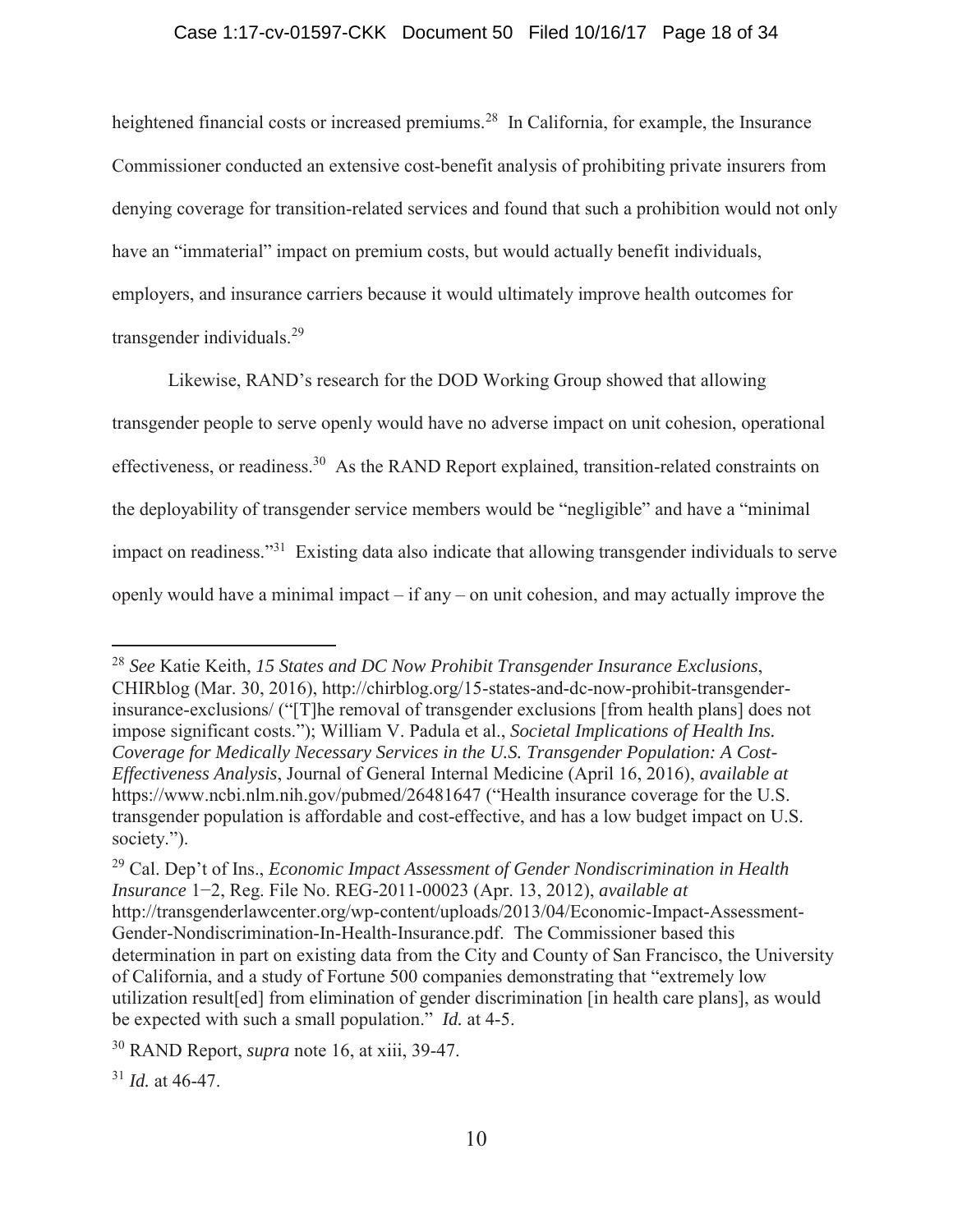### Case 1:17-cv-01597-CKK Document 50 Filed 10/16/17 Page 19 of 34

bond among troops by removing stressors that decrease performance ability.<sup>32</sup> For example, of the eighteen foreign nations – including Australia, Britain, Canada, Israel, and Sweden – that allow transgender individuals to serve openly, none has reported any ill effects.<sup>33</sup> Indeed, an extensive inquiry into Canada's decision to open military service to transgender individuals revealed that "the increased diversity improved readiness by giving units the tools to address a wider variety of situations and challenges."<sup>34</sup> The historical experience of the United States military bolsters this finding: each time our country has diversified the Armed Forces – whether it be through racial integration, expanding combat opportunities for women, or allowing openly gay, lesbian, and bisexual individuals to serve – the military grappled with unit cohesion objections, rejected them, and grew stronger.<sup>35</sup>

The experience of the *Amici* States contradicts the President's stated rationale for reinstating a ban on openly transgender service members on this point as well. For years, transgender individuals have served in the National Guard and have done so with honor and distinction. After the ban was lifted in 2016, some of these Guard members came out to their

<sup>32</sup> *Id.* at xii; Ross, *supra* note 13, at 204-206, 209-211.

<sup>33</sup> *See* Ross, *supra* note 13, at 206-208; Amanda Erickson, *Trump Said Transgender Troops Cause 'Disruption.' These 18 Militaries Show Otherwise*, Wash. Post (July 26, 2017) https://www.washingtonpost.com/news/worldviews/wp/2017/07/26/trump-said-transgendertroops-cause-disruption-these-18-militaries-show-otherwise/?utm\_term=.a04643d1b8b8; Statement of Retired Military Leaders, *supra* note 22 ("Eighteen foreign nations, including the UK and Israel, allow transgender troops to serve, and none has reported any detriment to readiness.").

<sup>34</sup> RAND Report, *supra* note 16, at 45.

<sup>35</sup> *See* Ross, *supra* note 13, at 205-206; Statement by Secretary Carter, No. NR-272-15, *supra* note 11 ("Over the last fourteen years of conflict, the Department of Defense has proven itself to be a learning organization. This is true . . . with respect to institutional activities, where we have learned from how we repealed 'Don't Ask, Don't Tell,' from our efforts to eliminate sexual assault in the military, and from our work to open up ground combat positions to women.").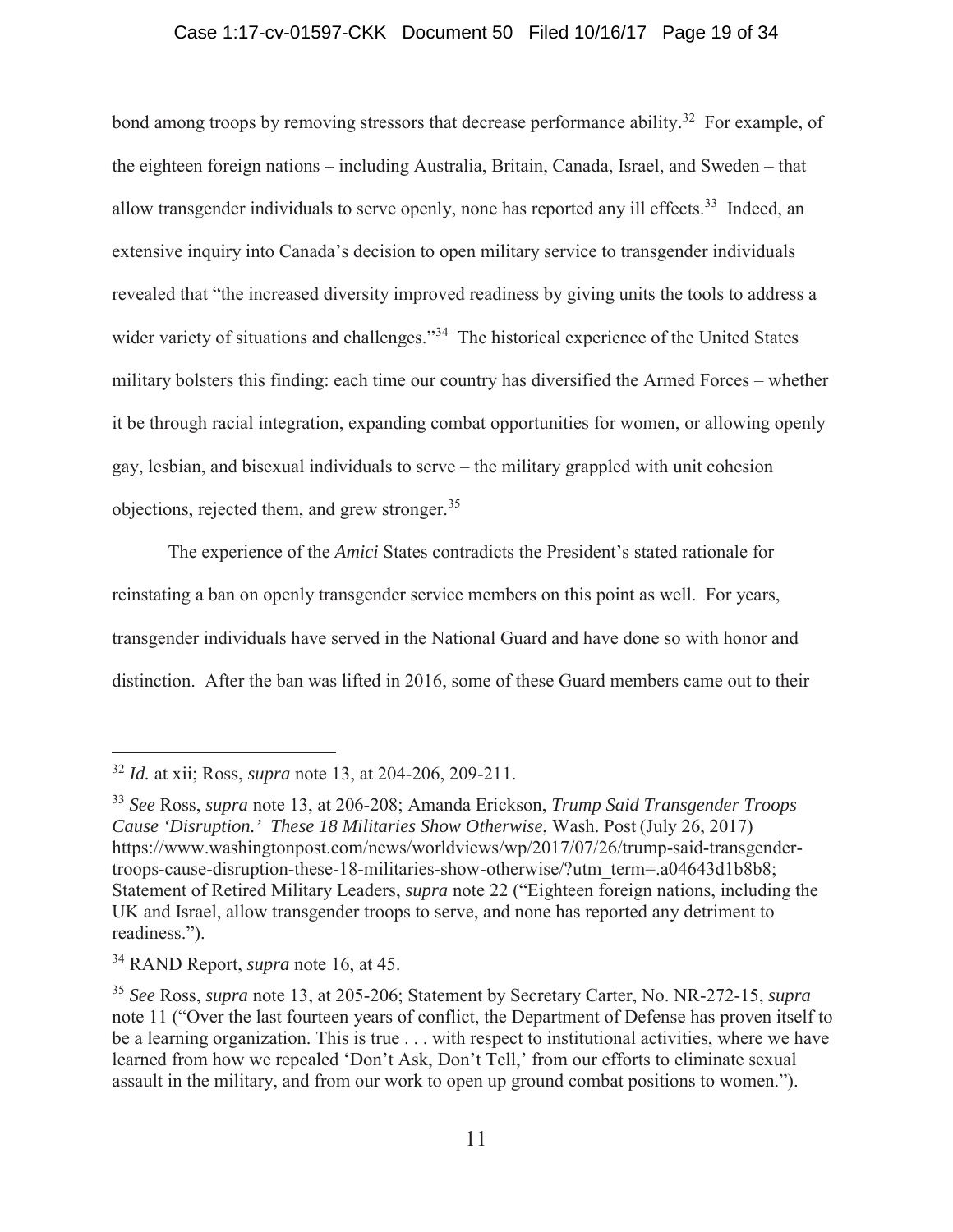#### Case 1:17-cv-01597-CKK Document 50 Filed 10/16/17 Page 20 of 34

superiors and peers, and the *Amici* States are unaware of any adverse consequences for the Guard. Transgender cadets in ROTC programs supported by many of our colleges and universities similarly disclosed their gender identities – also with no known adverse consequences. In addition, three *Amici* States are proud to support maritime academies that are designed to prepare students for military or civilian careers in maritime-related fields.<sup>36</sup> These academies welcome transgender students.37 The *Amici* States' experience with the National Guard, ROTC programs, and maritime academies is consistent with the broader lessons we have learned from implementing transgender-inclusive laws and policies: welcoming transgender individuals to live and participate openly in society not only improves their lives, but also makes our communities stronger as a whole.

In sum, the Trump Administration has made an affirmative, irrational decision to reverse recent progress and reinstitute formal discrimination against transgender individuals in the military. The Administration's purported justifications for reinstating the ban are contradicted by research, reason, and experience. Where, as here, a government action discriminates against a disadvantaged class and the action is "so discontinuous with the reasons offered for it" that it "seems inexplicable by anything but animus toward the class it affects," that action cannot withstand even minimal scrutiny. *Romer v. Evans*, 517 U.S. 620, 632 (1996).

<sup>36</sup> Massachusetts operates the Massachusetts Maritime Academy; California, the California Maritime Academy; and New York, the State University of New York Maritime College. New York is also home to the federally administered U.S. Merchant Marine Academy.

<sup>37</sup> *See, e.g., Trans Inclusion Policy*, Massachusetts Maritime Academy (last visited Oct. 16, 2017), https://www.maritime.edu/trans-inclusion-policy; *Safe Zone Program,* California Maritime Academy (lasted visited Oct. 16, 2017), https://www.csum.edu/web/diversity/home/safe-zone-program.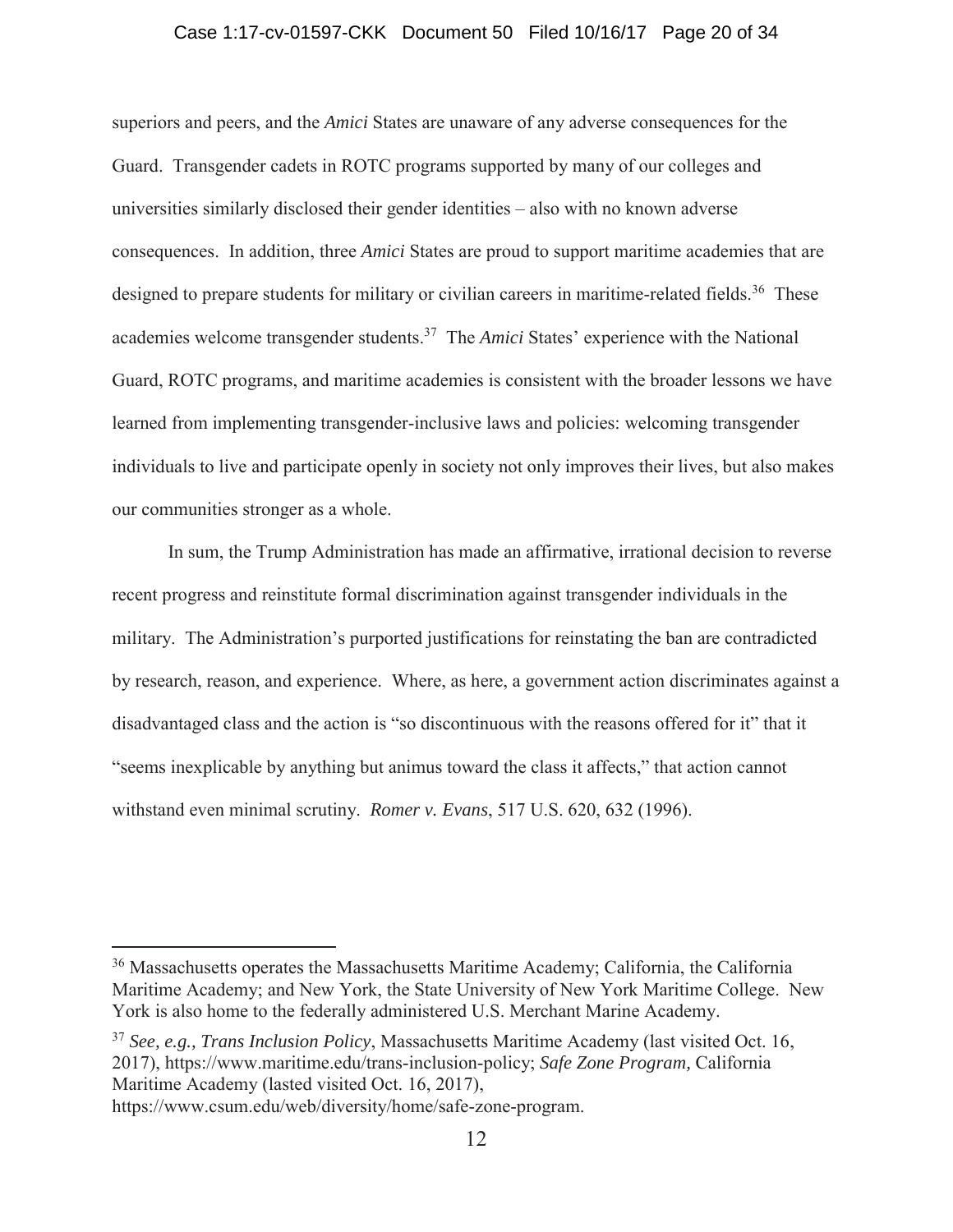# **II. REINSTATING A BAN ON MILITARY SERVICE BY TRANSGENDER PEOPLE WILL HARM THE** *AMICI* **STATES AND OUR RESIDENTS.**

National security and emergency and disaster management are not simply matters of federal concern. All States play important roles – both direct and indirect – in providing for our collective security and have an interest in ensuring the strongest, most inclusive military possible. We also share an interest in avoiding becoming entangled in discriminatory federal policies. The Administration's decision to reinstitute a ban on open service by transgender individuals harms all of these interests. It also harms the *Amici* States' veterans, active service members, and those who wish to serve, and our transgender communities more broadly.

# **A. The Ban Will Entangle the** *Amici* **States in Invidious Discrimination Harmful to Our National Guard.**

Reinstituting the ban will impede the *Amici* States' administration and control of the National Guard and undermine the efficacy of those forces in protecting our communities. The National Guard is a reserve component of the United States Armed Forces, yet remains a "hybrid entity that carefully combines both federal and state characteristics." *Ass'n of Civilian Technicians, Inc. v. United States*, 603 F.3d 989, 992 (D.C. Cir. 2010) (quoting *Lipscomb v. Fed. Labor Relations Auth.*, 333 F.3d 611, 614 (5th Cir. 2003)). While the National Guard is primarily funded by the federal government and subject to federal requirements for service, the state National Guards and their individual units generally operate under state control.<sup>38</sup> As a result, state actors oversee recruitment efforts, exercise day-to-day command over service

<sup>&</sup>lt;sup>38</sup> Indeed, the only time the National Guard is under the exclusive control of the federal government is when activated under Title 10 to supplement the regular components of the federal ground and air forces. *See* Major General Timothy J. Lowenberg, *The Role of the National Guard in National Defense and Homeland Security*, The National Guard Ass'n of the United States, 3 (last visited Oct. 16, 2017),

https://www.ngaus.org/sites/default/files/pdf/primer%20fin.pdf.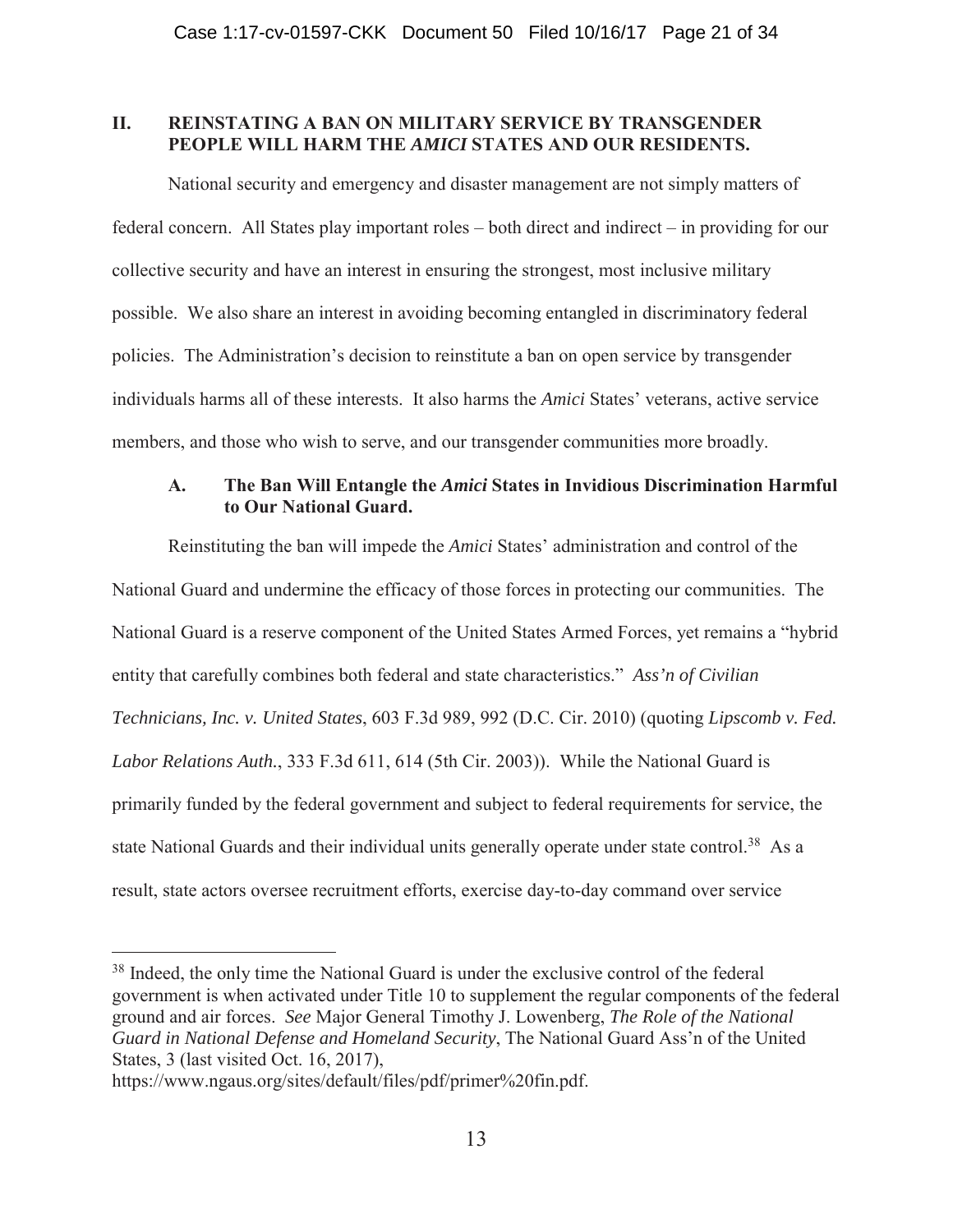### Case 1:17-cv-01597-CKK Document 50 Filed 10/16/17 Page 22 of 34

members in training and most forms of active duty,<sup>39</sup> and deploy the Guard in response to natural or man-made disasters in their own States and across the country.40 Each of the *Amici* States funds and supports its National Guard forces to ensure that its citizen-soldiers are highly trained and ready to perform a range of critical state missions and to support national defense operations as needed. For example, the California National Guard – which comprises over 18,000 members – receives approximately \$50 million in state funds annually and is regularly deployed to assist with firefighting and law enforcement efforts, search and rescue missions, disaster response, homeland defense, and cyber-defense and -security.<sup>41</sup>

Over the years, transgender individuals have ably served *Amici* States – and many States across the country – through the National Guard.<sup>42</sup> After the Department of Defense lifted restrictions on service by transgender members, *see supra* Part I.B, the *Amici* States had to act swiftly to comply with the Department's new policies and ensure that these individuals could

<sup>&</sup>lt;sup>39</sup> Under Title 32 of the United States Code, whenever not called to "federal duty by the President . . . a state National Guard is under the command of the state Governor and State Adjutant General, who is appointed by the Governor." *Ass'n of Civilian Technicians*, 603 F.3d at 993.

<sup>&</sup>lt;sup>40</sup> In accordance with state law and policy, state governors are empowered to activate National Guard personnel to "State Active Duty." During such times, "[s]oldiers and airmen remain under the command and control of the [state] Governor." *NGAUS Fact Sheet: Understanding the Guard's Duty Status*, The National Guard Ass'n of the United States (last visited Oct. 16, 2017), https://www.ngaus.org/sites/default/files/Guard%20Statues.pdf; *see, e.g.*, Mass. Gen. Laws ch. 33, § 41(a); Cal Mil. & Vet. Code § 146(a); N.Y. Mil. Law § 6.

 $41$  Similarly, in 2015 the New York National Guard, with over 15,000 members, received more than \$66 million in state funds to cover salaries, supplies, facilities, and education. *See New York National Guard Economic Impact 2015*, New York State Division of Military and Naval Affairs (Jan. 15, 2016), *available at* https://dmna.ny.gov/NYNG\_Economic\_Impact.pdf.

<sup>42</sup> Gates & Herman, *supra* note 4, at 1 (estimating 15,500 members in active service, the National Guard, or Reserves).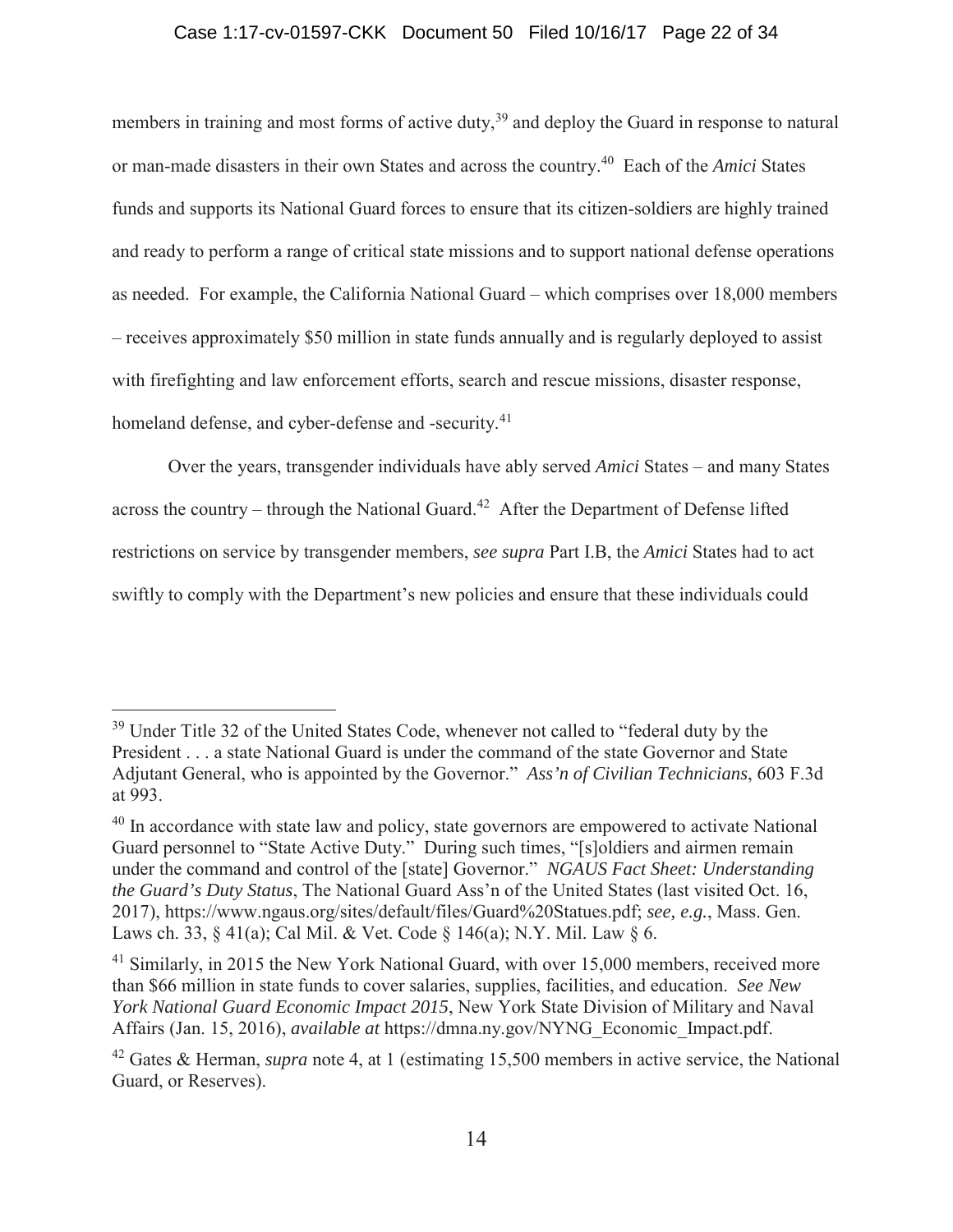#### Case 1:17-cv-01597-CKK Document 50 Filed 10/16/17 Page 23 of 34

serve openly, without fear of discharge.<sup>43</sup> These efforts did not disrupt the operation of the National Guard. To the contrary, by empowering our individual members and diversifying our ranks, these initiatives further enhanced the capability and effectiveness of our state-sited defense and security forces.

Because of the hybrid nature of the National Guard, however, the *Amici* States are required to comply with any directive the Trump Administration issues with respect to transgender service members, or risk losing much-needed funding for our National Guard units. *See Ass'n of Civilian Technicians*, 603 F.3d at 993; 32 U.S.C. §§ 106-108. Most immediately, that means enforcing the prohibition on accepting openly transgender recruits. If fully implemented, the ban also may require National Guard leadership in the *Amici* States to renege on assurances made to existing transgender service members who came out in reliance on the 2016 open service policy; to pass over qualified transgender individuals for promotion; or to discharge them from service altogether.

In effect, the Administration's policy reversal threatens to require the *Amici* States to undo our efforts to provide an inclusive environment for current transgender service members, and instead foist upon us the discriminatory policies of the past. It will entangle the *Amici* States – once again – in a federal scheme that requires us to differentiate National Guard recruits and service members based on a characteristic that has been demonstrated to have nothing to do with their ability to serve. Such discrimination is in direct conflict with the policies of the *Amici*  States, including our prohibitions on discrimination based on gender identity in public or private

<sup>43</sup> *See* Tech. Sgt. Erich B. Smith et al., *Guard Members Ready For New DOD Transgender Policy*, National Guard Bureau (June 15, 2017), http://www.nationalguard.mil/News/Article/1215104/guard-members-ready-for-new-dodtransgender-policy/.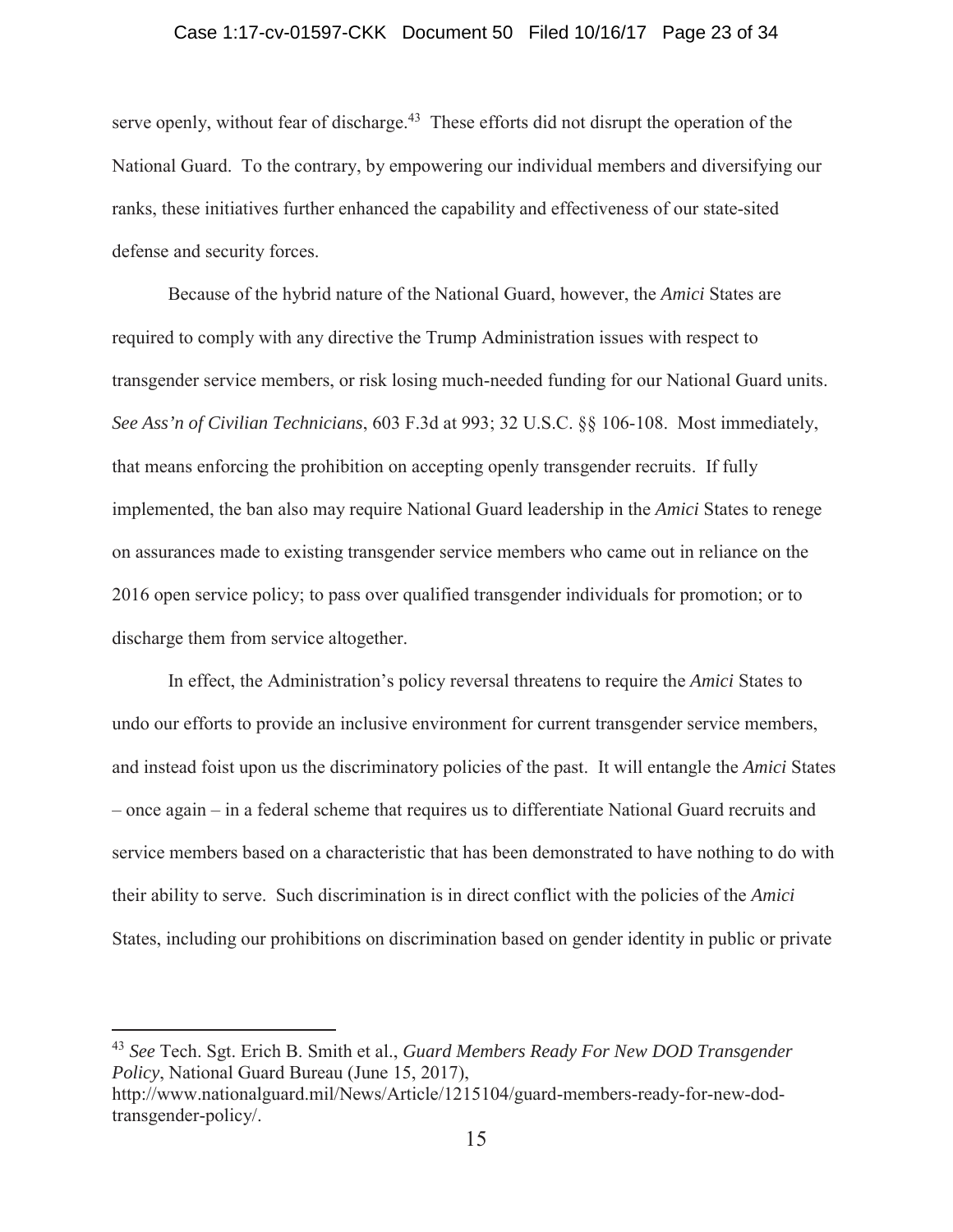#### Case 1:17-cv-01597-CKK Document 50 Filed 10/16/17 Page 24 of 34

employment and our laws extending civil rights protections to transgender residents in other aspects of civic life (such as housing and public accommodations). *See supra* note 8.

Equally important, excluding transgender individuals will diminish the effectiveness of the National Guard and thus hamper the *Amici* States' emergency and disaster response efforts. As described above, National Guard members are largely under state control and devoted to state-based missions, such as disaster relief and search and rescue operations. The *Amici* States are already restricted by the Trump Administration's decision to extend the prohibition on transgender recruits,<sup>44</sup> which limits the pool of otherwise qualified candidates who wish to join our National Guard units. If forced to reinstate a complete ban on transgender service members, the *Amici* States could also lose the aggregate skills and knowledge of our many transgender service members and – with them – the value of the training and experience *Amici* States provided through the Guard. Because the *Amici* States maintain and rely on the National Guard to assist us in times of emergency, a reduction in those forces inflicts a direct and significant harm upon us.<sup>45</sup>

<sup>44</sup> *See* Statement by Chief Pentagon Spokesperson Dana M. White on Transgender Accessions, Release No. NR-250-17 (June 30, 2017) *available at* https://www.defense.gov/News/News-Releases/News-Release-View/Article/1236145/statement-by-chief-pentagon-spokesperson-danaw-white-on-transgender-accessions/.

<sup>45</sup> *See* Statement of Retired Military Leaders, *supra* note 22 ("The proposed ban, if implemented, would cause significant disruptions, deprive the military of mission-critical talent, and compromise the integrity of transgender troops who would be forced to live a lie, as well as nontransgender peers who would be forced to choose between reporting their comrades or disobeying policy. As a result, the proposed ban would degrade readiness even more than the failed 'don't ask, don't tell policy.'").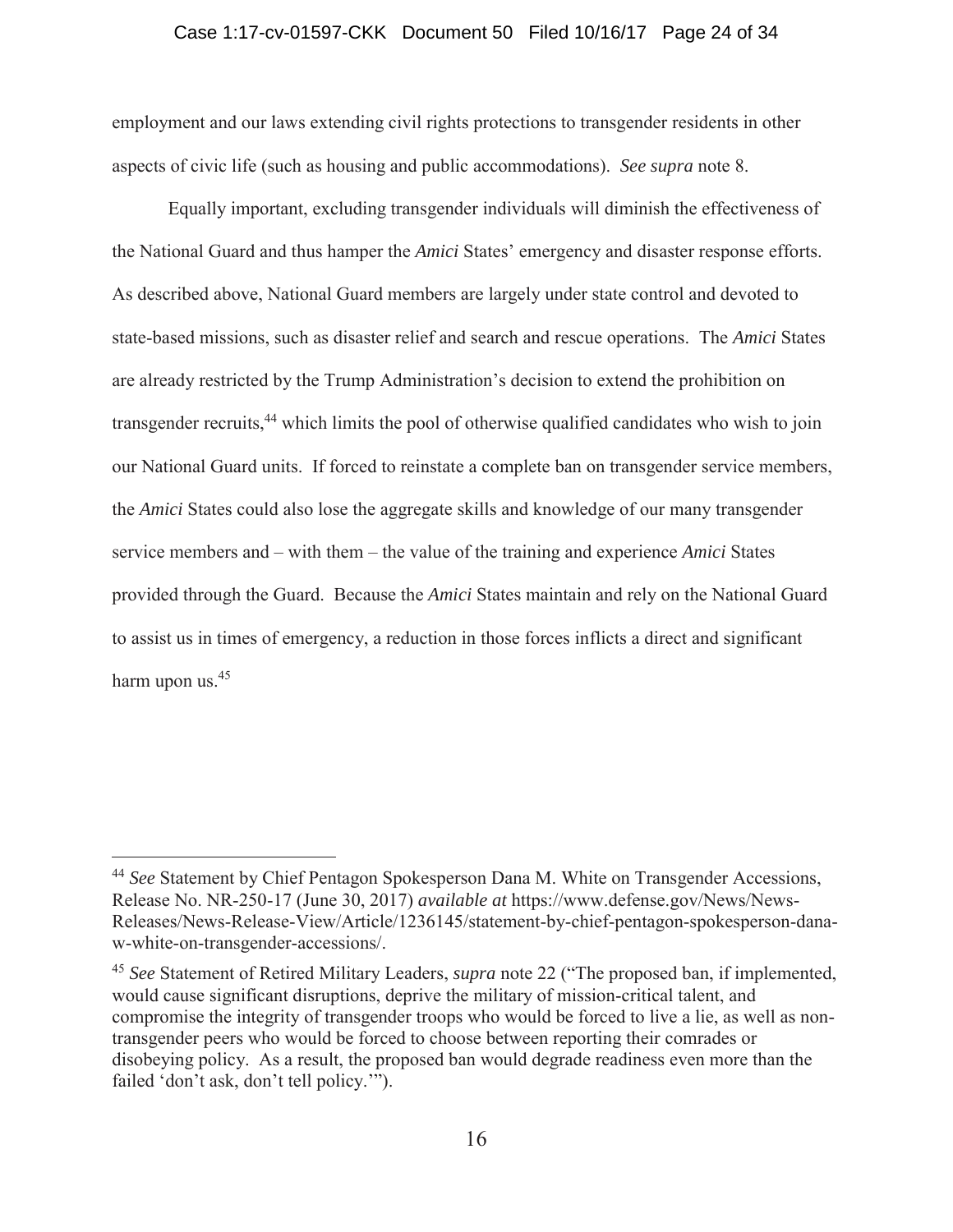# **B. The Ban Will Entangle the** *Amici* **States in Harmful Discrimination Limiting Opportunities at Our Public Institutions of Higher Education.**

The harmful effects of reinstating a ban on transgender service members extend beyond the Armed Forces and National Guard to the *Amici* States' public colleges and universities that support ROTC programs and to state-run maritime academies.

ROTC programs are designed to train commissioned officers of the Armed Forces; they are located on and supported by college campuses but subject to federal entry requirements.<sup>46</sup> Many public colleges and universities in the *Amici* States host ROTC programs, provide them with physical space, and, in some instances, financial support in the form of a budget or scholarship funds.For example, one public university in Massachusetts provides its Army and Air Force ROTC programs with a total annual budget of approximately \$30,000 and designates an additional \$200,000-\$300,000 per year for scholarships available only to ROTC cadets. Reinstating the ban on open service by transgender individuals will render these ROTC programs – together with the scholarship and career opportunities they provide – actually or effectively unavailable to transgender students, who will not be eligible to serve openly in the Armed Forces upon graduation. The ban will thus harm the *Amici* States' public colleges and universities by limiting their ability to extend the same opportunities to all of their students, in direct contravention of many schools' own transgender-inclusive policies and the *Amici* States' broader anti-discrimination laws.47

<sup>46</sup> *See* 10 U.S.C. § 2103. Similarly, many elementary and secondary schools in the *Amici* States host the Junior Reserve Officers' Training Corps ("JROTC"). JROTC is a program for high school and middle school students that aims to "instill in students . . . the values of citizenship, service United States, and personal responsibility and a sense of accomplishment." 10 U.S.C. §  $2031(a)(2)$ .

<sup>47</sup> *See supra* note *8; Statement of Inclusion*, University of Massachusetts Lowell (last visited Oct. 16, 2017), https://www.uml.edu/docs/Inclusion%20Statement\_tcm18-167589.pdf. These public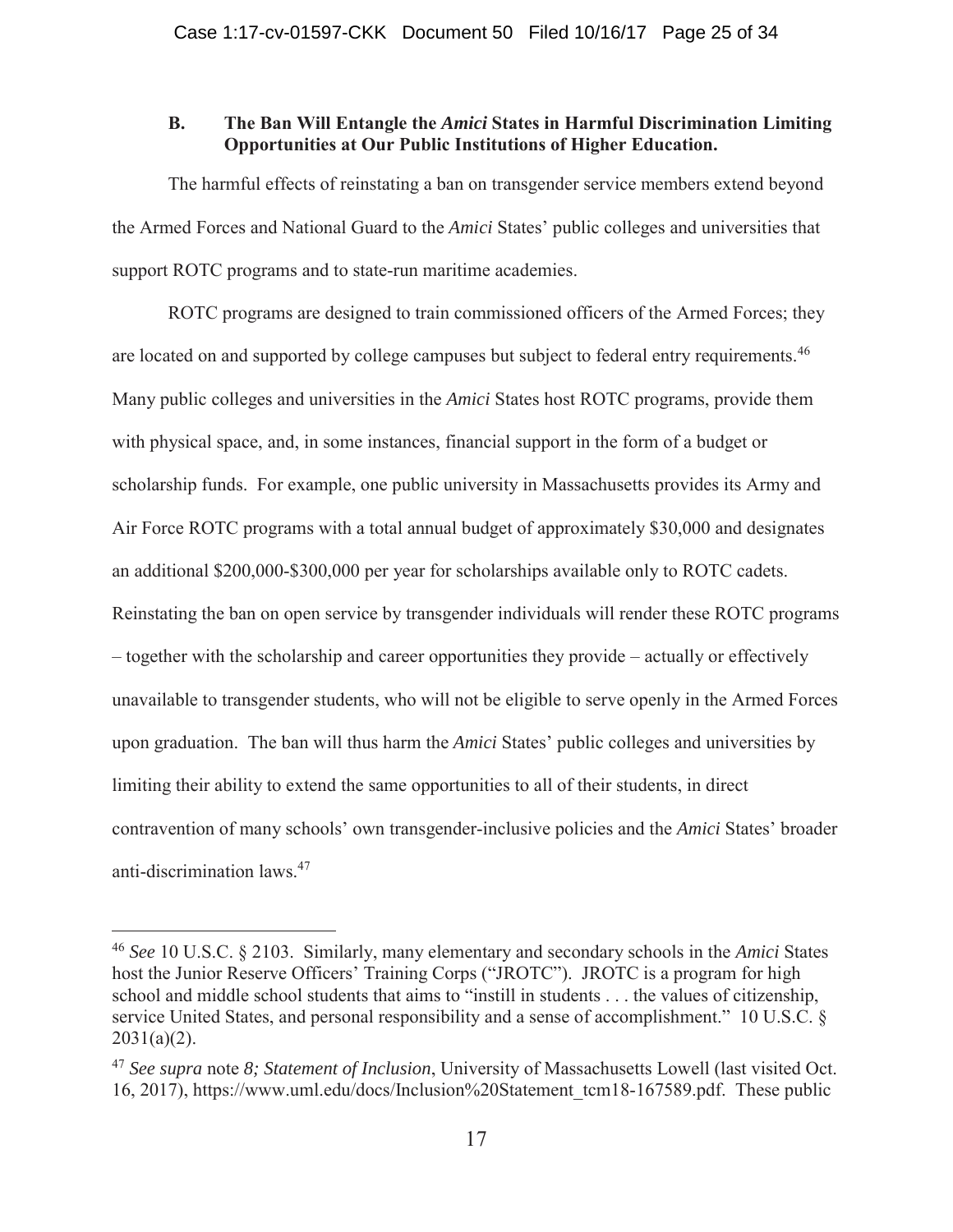#### Case 1:17-cv-01597-CKK Document 50 Filed 10/16/17 Page 26 of 34

The ban also works a distinct set of harms on one subset of state-run educational institutions: the specialized maritime academies operated by Massachusetts, California, and New York that serve as pathways for students interested in pursuing maritime professions or becoming commissioned officers in the Coast Guard or other branches of the Armed Forces. *See supra* note 36. In addition to the state-of-the-art training and curriculum they offer all students, maritime academies extend special benefits to those who intend to join the military, including funding conditioned on subsequent military service<sup>48</sup> and programs that enable students to obtain military commissions after graduation. For example, the maritime academies all offer a "Strategic Sealift Midshipman [or Officer] Program," which allows students earning Coast Guard Licenses to be commissioned as officers in the Navy Reserve upon graduation and provides stipends to help pay for school.<sup>49</sup> As with the ROTC programs (and against these academies' own anti-discrimination policies), reinstating a ban on transgender service members will effectively require these public institutions to offer different opportunities to their students based solely on their gender identity. That is, while non-transgender students will be eligible for the full range of services, scholarships, and programs at the academies, transgender students will be unable to take advantage of a number of benefits – those that depend on a future military career. In light of the more limited opportunities that will be available to transgender students

institutions also have no real recourse, as Congress has barred institutions of higher education that receive federal funding from preventing the Armed Forces from establishing or operating ROTC programs on campus. 10 U.S.C. § 983.

<sup>&</sup>lt;sup>48</sup> The Student Incentive Payment (SIP) Program is offered for students of all the academies. Following graduation, SIP students must either enter the U.S. Armed Forces on active duty or must be in a reserve unit for at least six years, along with other requirements. *See* Maritime Administration, United States Department of Transportation (last visited Oct. 16, 2017), https://www.marad.dot.gov/education/maritime-academies/.

<sup>49</sup> *See, e.g.*, *Strategic Midshipman Program*, Massachusetts Maritime Academy (last visited Oct. 16, 2017), https://www.maritime.edu/strategic-sealift-midshipman-program.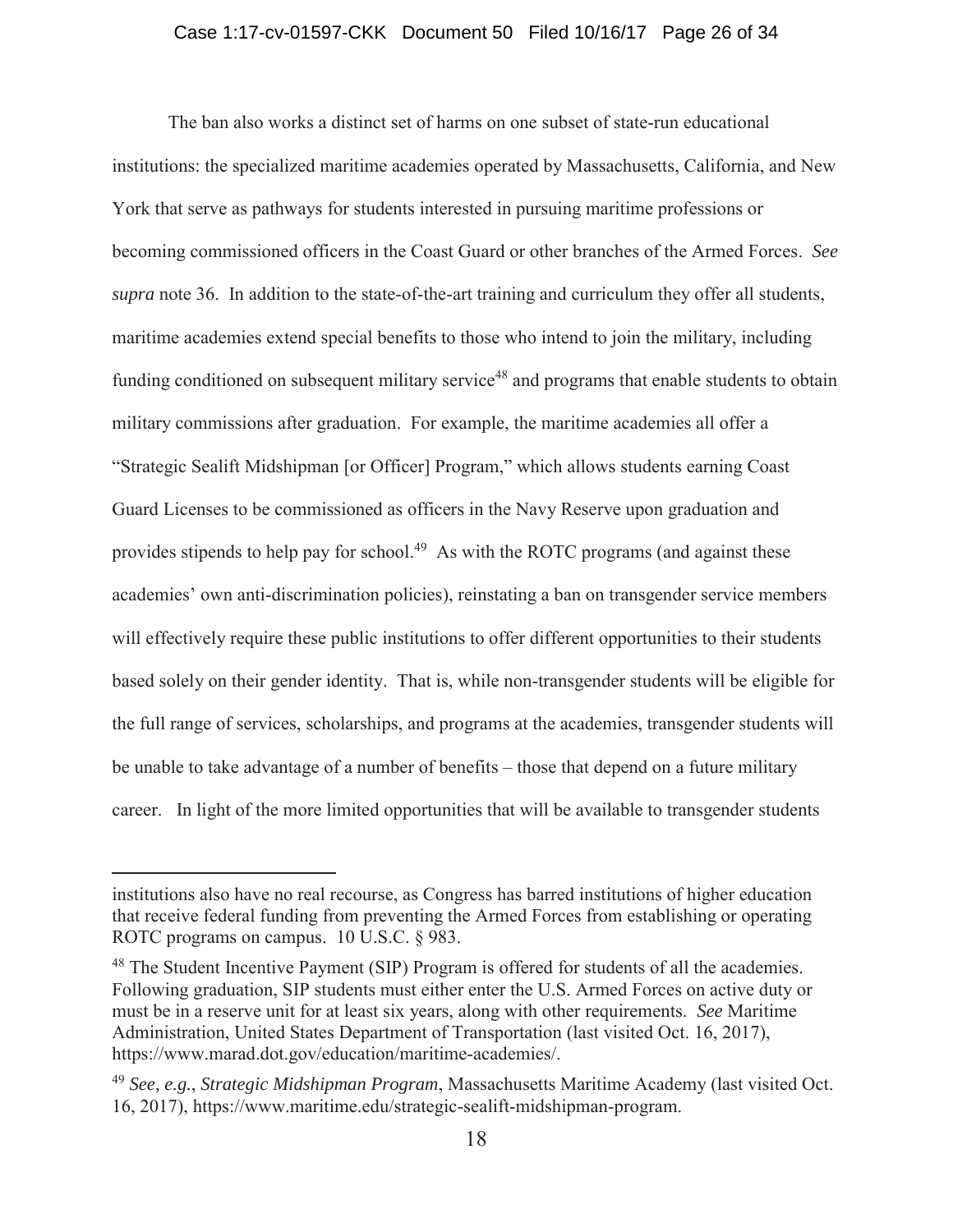#### Case 1:17-cv-01597-CKK Document 50 Filed 10/16/17 Page 27 of 34

after graduation, the overall education these academies provide will be of significantly lesser value. Both students and the maritime academies themselves will therefore be worse off as a result of the ban.

## **C. The Ban Will Harm the** *Amici* **States' Veterans, Active Service Members, and Those Who Wish to Serve.**

The Trump Administration's irrational decision to reinstate the ban on openly transgender people from military service will also directly harm the residents of the *Amici* States: our veterans, our active service members, and those who wish to serve.

The harm to the dignity of transgender veterans and soldiers alone is significant. The ban degrades the service of the 150,000 veterans, active-duty service members, and members of the National Guard and Reserves who identify as transgender, as well as the intentions of those who wish to serve. Reinstating the ban serves no purpose but to deny this particular group – deemed less worthy by the Administration – equal opportunity and equal treatment under the law. It relegates them to second-class status, sending the unmistakable message that they are unfit to serve or that their service is not valued, simply due to their gender identity.

The ban also harms the many transgender residents of the *Amici* States who relied upon the assurance of the federal government that they were welcome to serve openly. Many service members in the National Guard and other branches of the military came out as transgender to their command based upon that assurance, believing that they would not thereby be deprived of their opportunity to serve (or their livelihoods). The Trump Administration has broken that promise to the grave detriment of these individuals. Openly transgender service members may now be targeted for discharge or other adverse action. Even if current transgender service members may be permitted to reenlist for the time being, *see supra* note 23, the Administration's intent – to ultimately bar all transgender individuals from serving by mid-March 2018 – is clear.

19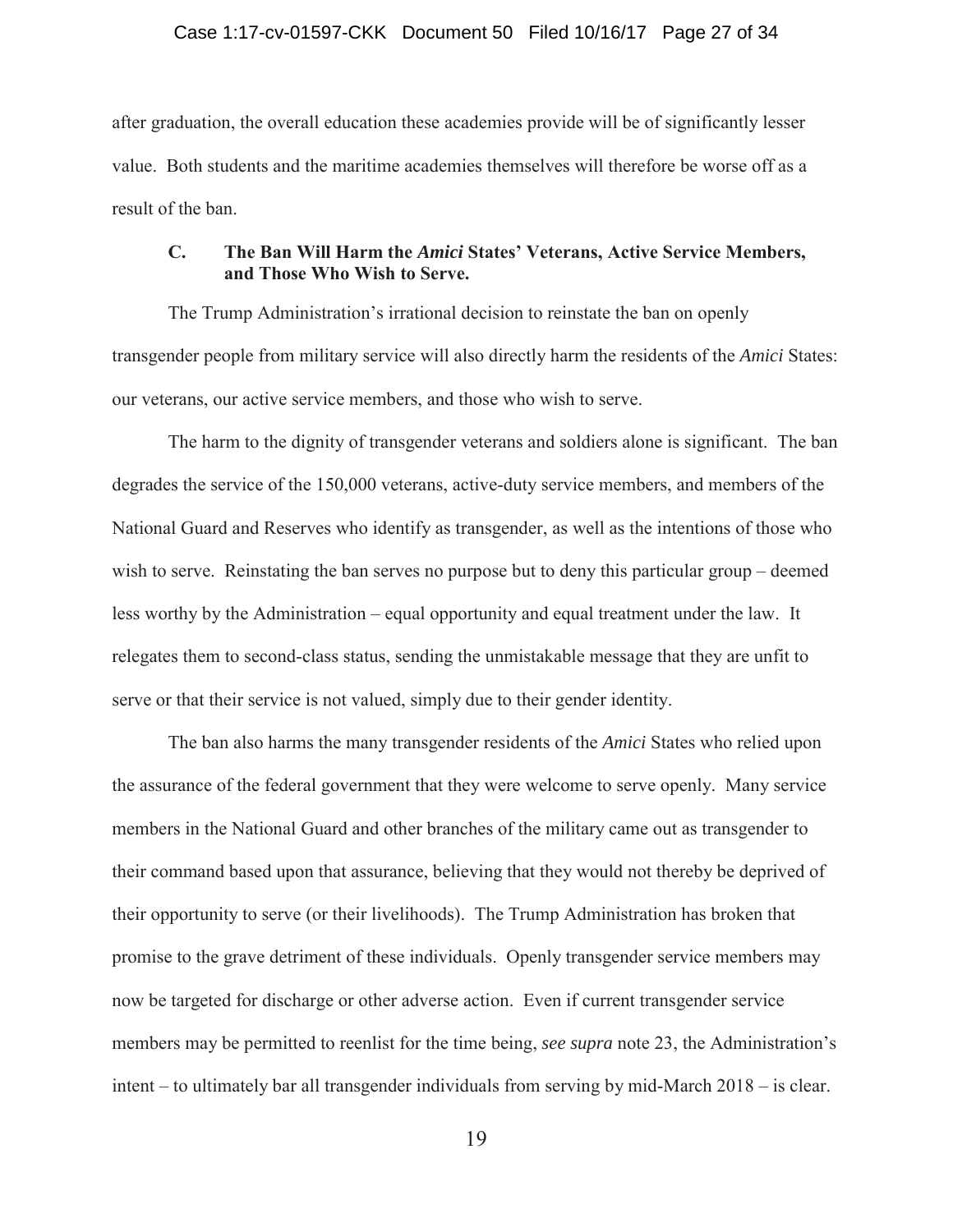#### Case 1:17-cv-01597-CKK Document 50 Filed 10/16/17 Page 28 of 34

And in the meantime, these service members must continue their service in limbo and with a shadow cast over them.

Similarly, transgender residents of the *Amici* States who took steps to prepare for careers in the military, by joining ROTC or enrolling in maritime academies, for example, did so in reliance on the promise that they would be able to serve openly. They too face losing the opportunity to serve, and along with it the investment they have made in their careers thus far and other opportunities foregone.

 Finally, transgender service members who have not yet revealed their gender identities, together with those who wish to pursue careers in the military, now face the Hobson's choice of being honest about who they are and being discharged or denied accession outright, or hiding their identities and serving in fear of being discovered.<sup>50</sup> Denying otherwise qualified transgender individuals the opportunity to serve denies them equal participation in a core civic activity. And forcing transgender individuals to hide their identities in order to enlist or continue serving is extremely harmful to their health and wellbeing<sup>51</sup>– a reality evidenced by the experiences of the thousands of gay, lesbian, and transgender service members who have served under previous discriminatory policies.<sup>52</sup> Concealing core aspects of one's identity has a

<sup>50</sup> *Cf*. *Log Cabin Republicans v. United States*, Case No. CV 04-08425-VAP, 2010 U.S. Dist. LEXIS 93612, \*29-65 (C.D. Cal. Sept. 9, 2010) (recounting testimony of service members describing experience of serving under a "cloud of fear" during Don't Ask Don't Tell).

<sup>51</sup> *See* Elders & Steinman, *supra* note 13, at 4 ("We determined not only that there is no compelling medical reason for the ban, but also that the ban itself is an expensive, damaging and unfair barrier to health care access for the approximately 15,450 transgender personnel who serve currently in the active, Guard and reserve components. . . . Research shows that depriving transgender service members of medically necessary health care poses significant obstacles to their well-being.")

<sup>52</sup> *See, e.g.*, Declaration of Former Chairman of Joint Chiefs of Staff, Admiral Michael Mullen, ¶ 14, *Karnoski v. Trump*, No. 2:17-cv-01297 (W.D. Wa.) (ECF No. 49) ("When I led our armed forces under [Don't Ask Don't Tell] I saw firsthand the harm to readiness and morale when we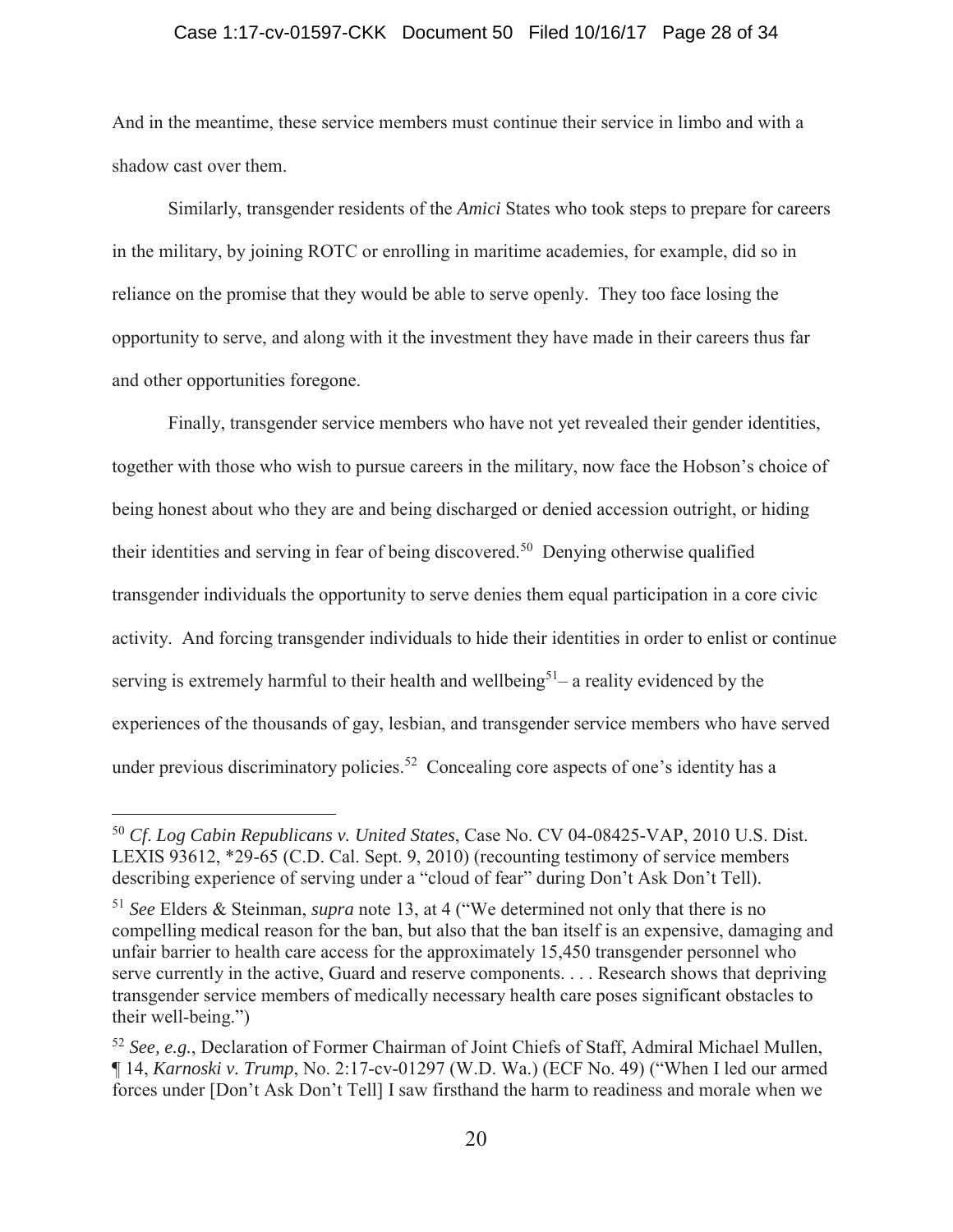# Case 1:17-cv-01597-CKK Document 50 Filed 10/16/17 Page 29 of 34

negative impact on mental health.<sup>53</sup> The need to hide their gender identity causes transgender service members to be less likely to seek necessary mental health and medical care; because there is limited confidentiality for communications with doctors and therapists in the military, these service members cannot be candid with their health care providers and are thus more likely to avoid treatment.<sup>54</sup>

Further, prohibiting open service estranges transgender service members from their

fellow troops, undermining the group's ability to trust and bond.<sup>55</sup> "Concealment leads to ...

stress and isolation, which can lead to decreased performance ability."56 The negative

repercussions of concealment are especially pertinent in the military, where "interpersonal

connection, support, and trust among unit members are thought to be paramount to unit cohesion

and effectiveness."57 Thus, depriving transgender service members of the trust and bonding with

<sup>56</sup> *Id.* at 209.

<sup>57</sup> *Id.*

fail to treat all service members according to the same standards. There are thousands of transgender Americans currently serving and there is no reason to single them out[,] to exclude them[,] or deny them the medical care that they require."), *available at* https://www.lambdalegal.org/sites/default/files/legal-

docs/downloads/049. declaration of admiral michael mullen 2017-09-14.pdf.

<sup>53</sup> Ross, *supra* note 13, at 209 (citing Moradi, *infra* note 55, at 514).

<sup>54</sup> *See* Kerrigan, *supra* note 10, at 513-14; Elders & Steinman, *supra* note 13, at 4 ("According to one recent study, 'Mental health, medical and substance abuse services obtained outside the military are supposed to be communicated back to the military, so transgender people who seek these services elsewhere will risk exposure . . . This leads individuals to go without treatment, allowing symptoms to exacerbate, and causing some to treat symptoms with alcohol or drugs, which could lead to substance abuse or dependence.'").

<sup>55</sup> A study conducted on the impact of concealment versus disclosure of sexual orientation in the military found that concealment relates negatively to unit social and task cohesion and conversely that disclosure positively impacts cohesion. *See* Bonnie Moradi, *Sexual Orientation Disclosure, Concealment, Harassment, and Military Cohesion: Perceptions of LGBT Military Veterans*, 21 Mil. Psychol. 513 (2009). The same can be expected to be true of gender identity. *See Ross*, *supra* note 13, at 209.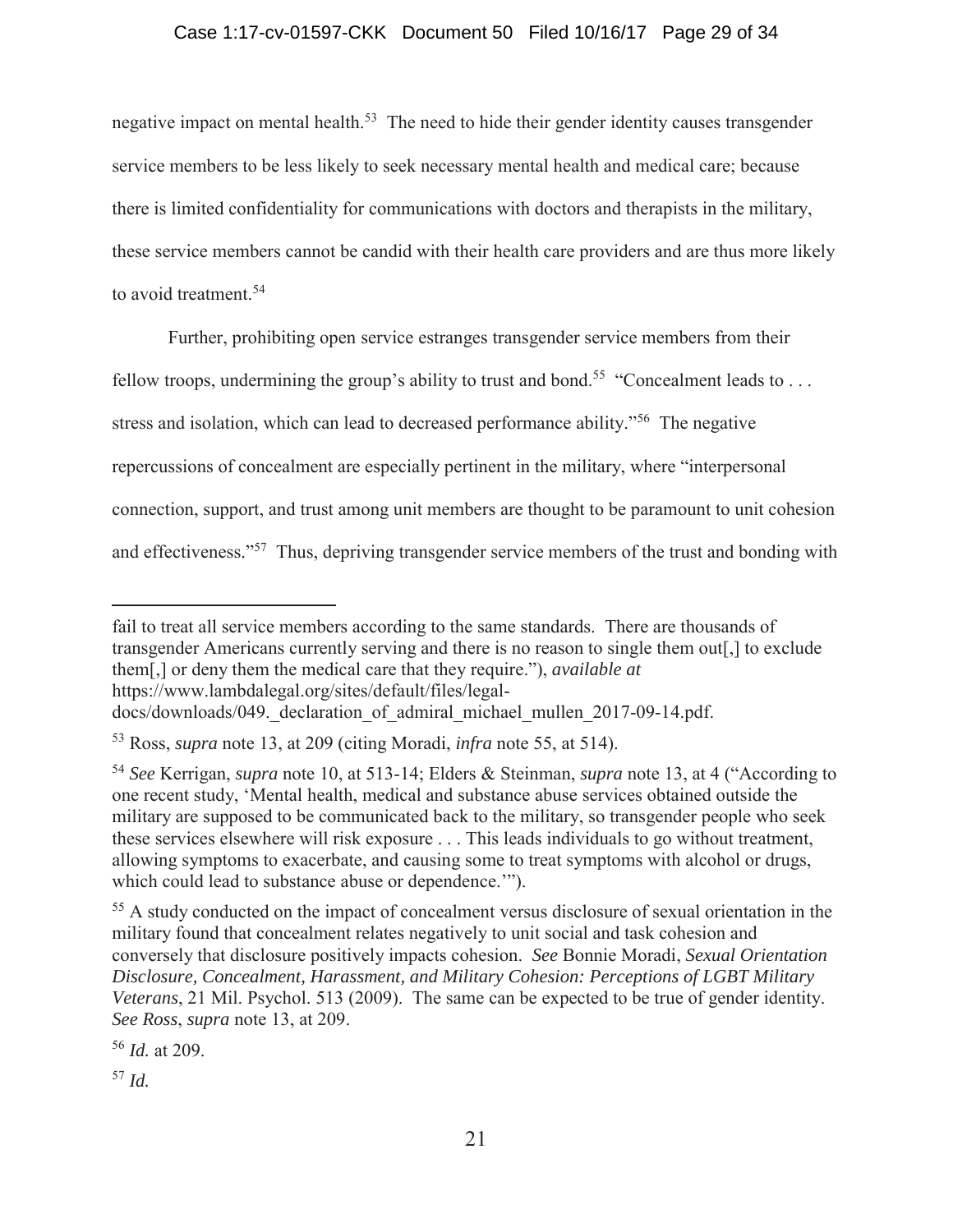#### Case 1:17-cv-01597-CKK Document 50 Filed 10/16/17 Page 30 of 34

fellow service members that is so fundamental to the military experience not only harms them individually, it also undermines military readiness and effectiveness generally.

### **D. The Ban Will Harm Our Transgender Communities More Broadly.**

The consequences of the Trump Administration's reversal on transgender service members are not limited to the Armed Forces and may be felt across society at large. The military is among our country's most integrated and diverse institutions. Historically, though progress has been slow and imperfect, when the military has accepted previously-excluded or marginalized groups into its ranks – African-Americans, women, immigrants, and gay and lesbian individuals – it has helped to lay the groundwork for broader social integration and acceptance.58 So too here, at a time when – despite continued stigma, discrimination, and violence – acceptance of transgender individuals is on the rise, the military's open service policy was an important step forward, both practically and symbolically. Now, worse than never having permitted them to serve openly in the first place, the Trump Administration has singled out transgender individuals for renewed exclusion, sending a message that threatens to slow

<sup>58</sup> *See, e.g.*, Cornelius L. Bynum, *How a Stroke of the Pen Changed the Army Forever*, Wash. Post (July 26, 2017), https://www.washingtonpost.com/news/made-by-

history/wp/2017/07/26/how-a-stroke-of-the-pen-changed-the-army-forever/ (discussing the broader impact on the civil rights movement of President Harry Truman's Executive Order 9981, which desegregated the military) ("Though the pace of full-scale change was slow, the executive order was one of the most significant steps toward equal justice since the Emancipation Proclamation in 1863 and the ratification of the 13th Amendment to the U.S. Constitution that abolished slavery in 1865. Indeed, when considered alongside other milestone civil rights achievements, E.O. 9981 is remarkable for its effectiveness and durability . . . Even the momentous civil rights actions that we collectively recognize as modern landmarks of racial progress fail to match the fundamental and lasting institutional change wrought by E.O. 9981.").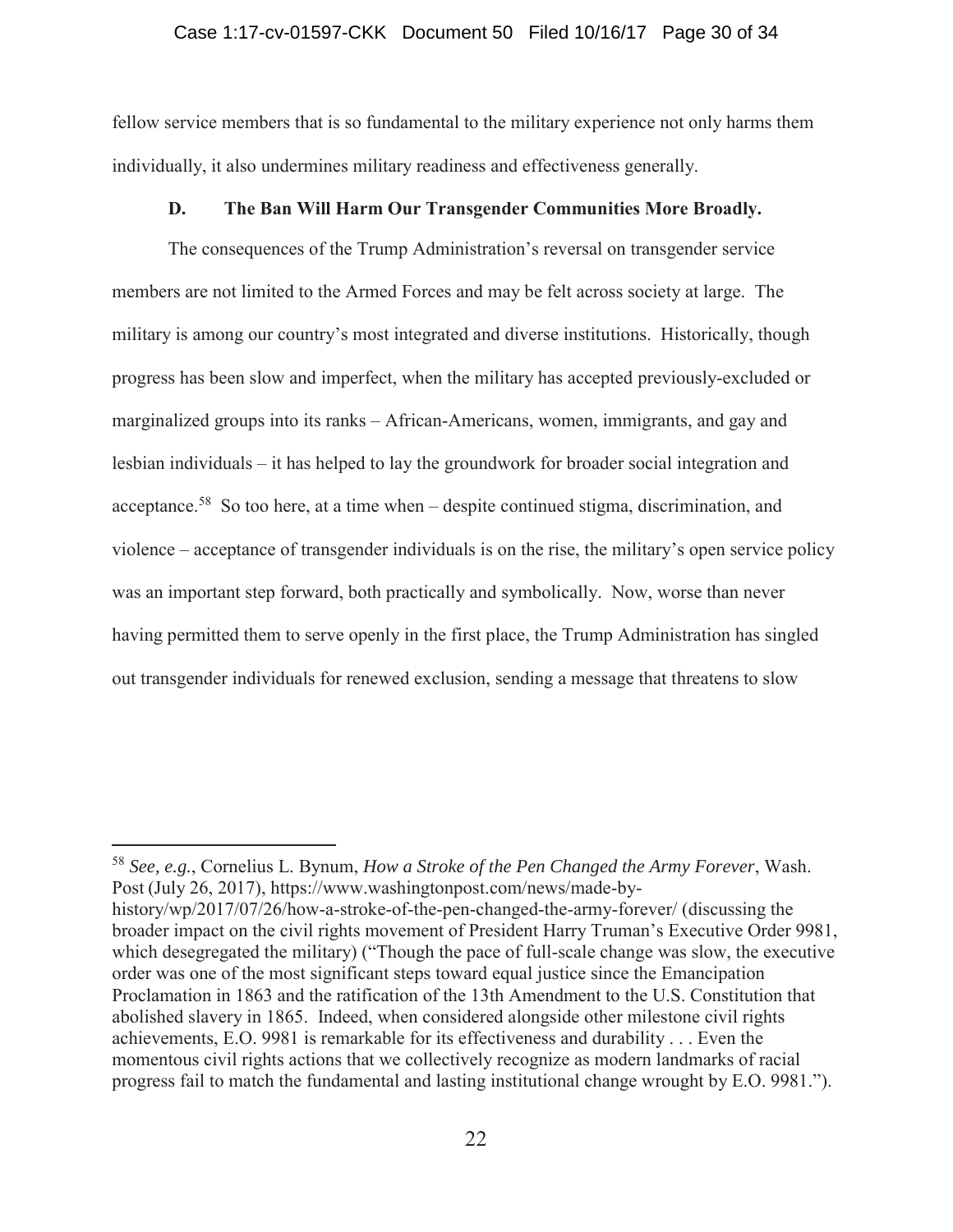#### Case 1:17-cv-01597-CKK Document 50 Filed 10/16/17 Page 31 of 34

recent progress and that will be heard and felt throughout our communities. Indeed, it seems that may be the point.<sup>59</sup>

The military has already concluded that allowing transgender individuals to serve openly is in the nation's best interest. Reinstating the ban simply cannot be justified by reference to costs, unit cohesion, or overall readiness. Rather, the Administration seeks to ban otherwise qualified people from service simply because of who they are. In doing so, the Administration would harm both the *Amici* States and our residents in profound ways. *See, e.g.*, *Alfred L. Snapp & Son, Inc. v. Puerto Rico ex rel. Barez*, 458 U.S. 592, 609 (1982) ("This Court has had too much experience with the political, social, and moral damage of discrimination not to recognize that a State has a substantial interest in assuring its residents that it will act to protect them from these evils."). Reinstating the ban on open service would be a step backward for transgender people, for civil rights, and for the country as a whole.

<sup>59</sup> *See, e.g.*, Memorandum from Attorney General to United States Attorneys Heads of Department Components (Oct. 4, 2017), *available at* https://thinkprogress.org/wpcontent/uploads/2017/10/20171005-doj-memo-title-vii.pdf (reversing Department of Justice policy interpreting Title VII to prohibit discrimination based on gender identity).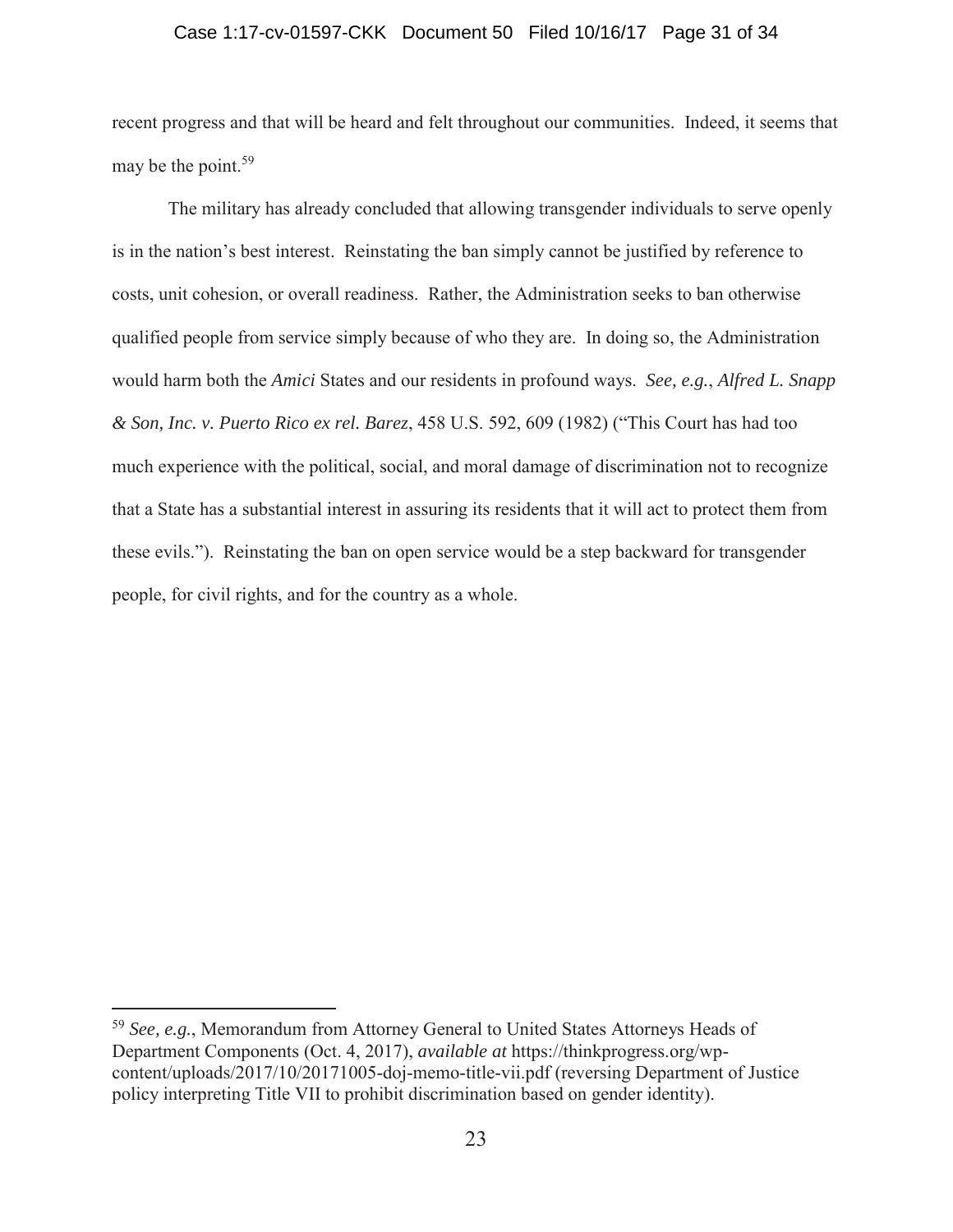Case 1:17-cv-01597-CKK Document 50 Filed 10/16/17 Page 32 of 34

### **CONCLUSION**

For the foregoing reasons, the *Amici* States join in asking the Court to grant the Plaintiffs'

Application for a Preliminary Injunction.

Respectfully submitted,

MAURA HEALEY *Attorney General of Massachusetts* 

*/s/ Sara A. Colb* 

Genevieve C. Nadeau Sara A. Colb Kimberly A. Parr *Assistant Attorneys General* One Ashburton Place Boston, Massachusetts 02108 (617) 727-2200 Genevieve.Nadeau@state.ma.us Sara.Colb@state.ma.us Kimberly.Parr@state.ma.us

(Counsel listing continues on next page)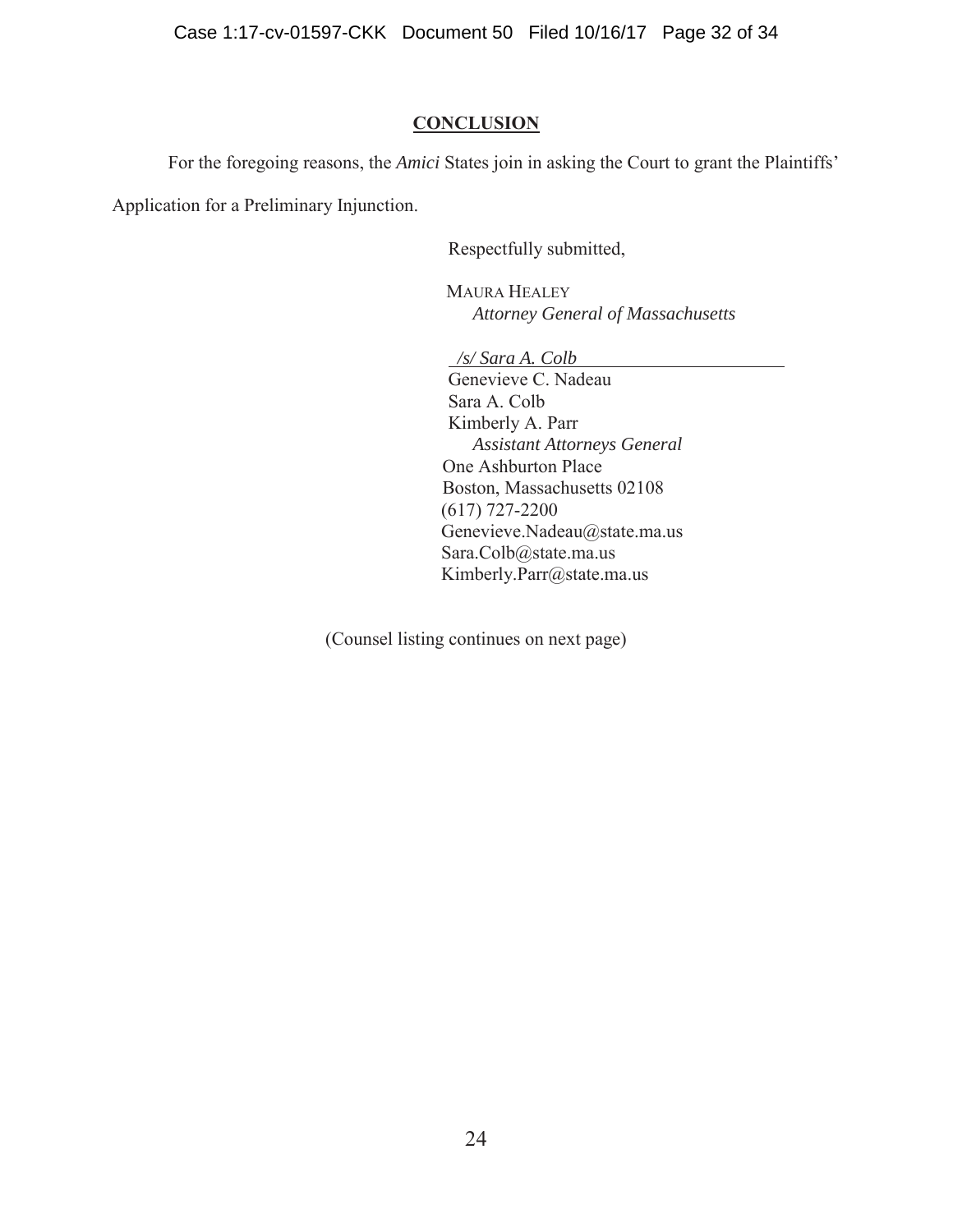XAVIER BECERRA Attorney General of California 1300 I St. Sacramento, CA 95814

GEORGE JEPSEN Attorney General of Connecticut 55 Elm Street Hartford, CT 06106

MATTHEW P. DENN Attorney General of Delaware Carvel State Building, 6th Floor 820 North French Street Wilmington, DE 19801

KARL A. RACINE Attorney General of the District of Columbia One Judiciary Square 441 4th Street, N.W. Washington, D.C 20001

DOUGLAS S. CHIN Attorney General of Hawaii 425 Queen Street Honolulu, Hawaii 96813

LISA MADIGAN Attorney General of Illinois 100 West Randolph Street, 12th Floor Chicago, IL 60601

TOM MILLER Attorney General of Iowa 1305 E. Walnut Street Des Moines, Iowa 50319

BRIAN E. FROSH Attorney General of Maryland 200 Saint Paul Place Baltimore, Maryland 21202

HECTOR BALDERAS Attorney General of New Mexico 408 Galisteo St. Santa Fe, NM 87501

ERIC T. SCHNEIDERMAN Attorney General of New York 120 Broadway New York, NY 10271

ELLEN F. ROSENBLUM Attorney General of Oregon 1162 Court Street N.E. Salem, OR 97301

JOSH SHAPIRO Attorney General of Pennsylvania 16th Fl., Strawberry Sq. Harrisburg, PA 17120

PETER F. KILMARTIN Attorney General of Rhode Island 150 S. Main Street Providence, RI 02903

THOMAS J. DONOVAN, JR. Attorney General of Vermont 109 State Street Montpelier, Vermont 05609